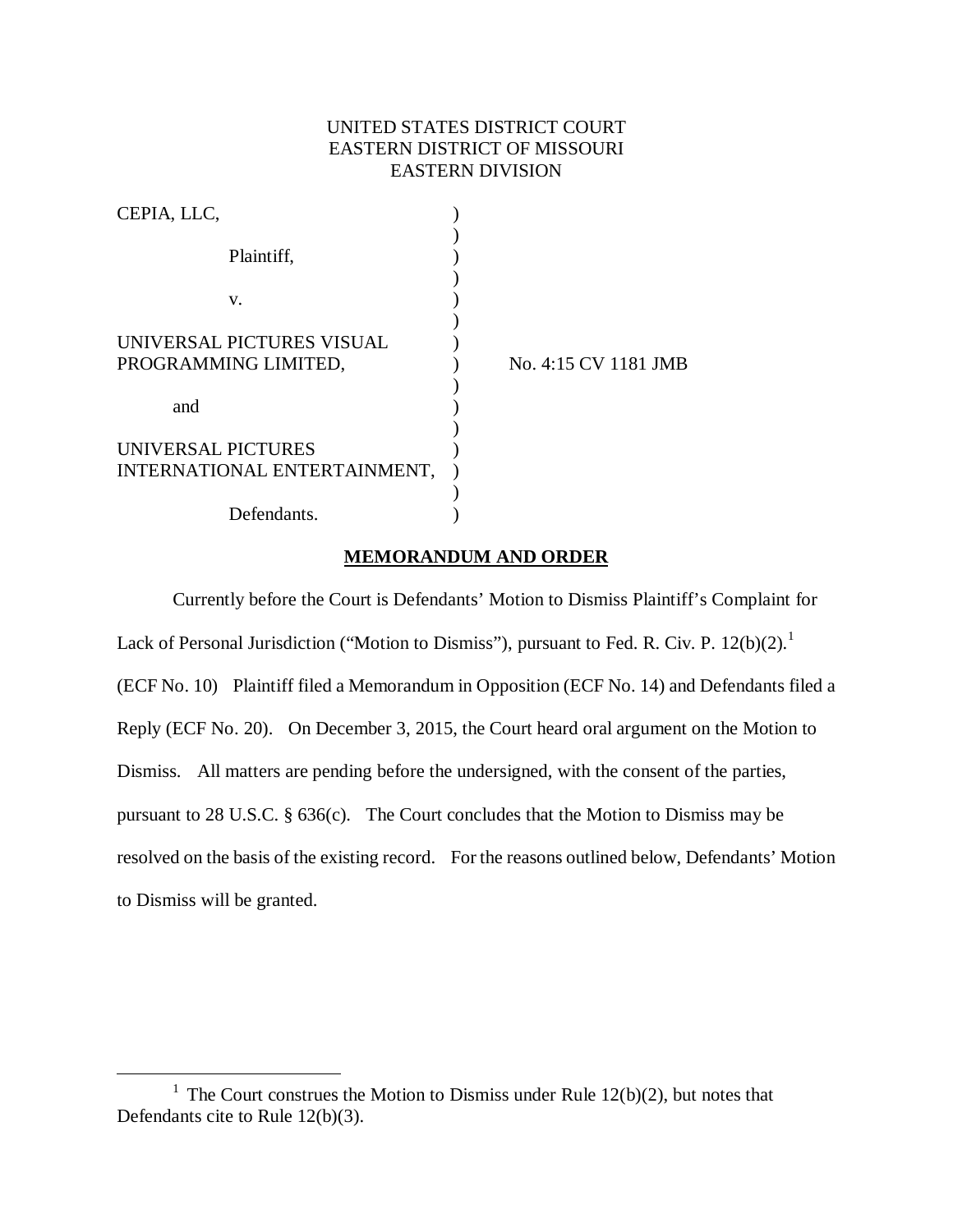#### **PROCEDURAL AND FACTUAL BACKGROUND**

### **I. General Background**

Plaintiff Cepia, LLC ("Cepia") is a limited liability company incorporated under the laws of Missouri, with its principal place of business in St. Louis, Missouri. Cepia is in the business of developing, manufacturing, and selling innovative toys, including the ZhuZhu Pets Toy Line that inspired the movies, *Quest for Zhu* and *Amazing Adventures of Zhu* ("the Movies"). (ECF No. 1 at Exh. 1 at  $\P$  2-3) Defendants in this matter are Universal Pictures Visual Programming Limited ("UPVP") and Universal Pictures International Entertainment ("UPIE") (sometimes collectively referred to herein as "Universals"). Defendants UPVP and UPIE are NBCUniversal business entities; both defendants are foreign corporations with their principal place of business in London, England. (Id. at  $\P$  $(4-5)$ )

Cepia initiated the instant lawsuit on July 31, 2015. Cepia's Complaint seeks monetary damages and other remedies in connection with a dispute stemming from the marketing and distribution of two animated children's movies produced by Cepia. In particular, Cepia alleges a breach of contract between UPVP and Cepia (Counts I and II), conversion by Defendants (Count III), and a breach of the implied duty of good faith and fair dealing by UPVP (Count IV). (ECF No. 1 at  $\P$  1)

Cepia alleges diversity jurisdiction, pursuant to 28 U.S.C. § 1332. Cepia contends that this Court has personal jurisdiction based on Defendants doing business with Cepia in this District and their commission of alleged tortious act(s) that have an effect in this district. (Id. at ¶ 9) Cepia argues that "Missouri is designated as the jurisdiction to administer the Distribution Agreement at issue, and the law of Missouri applies to the Distribution Agreement." (Id.)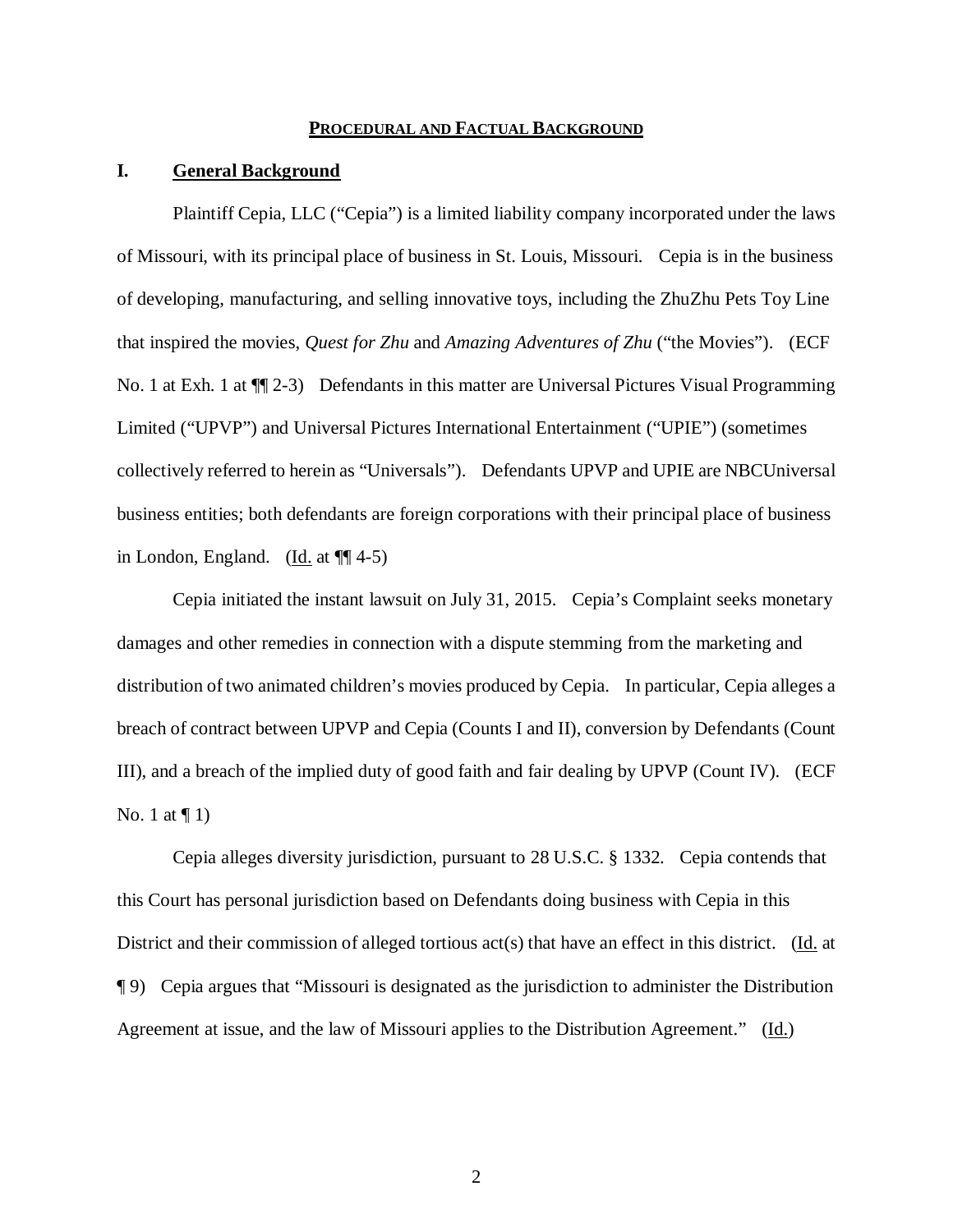On September 15, 2015, Defendants filed the instant Motion to Dismiss, claiming that this case should be dismissed for lack of personal jurisdiction. (ECF No. 10) In response, Cepia asserts that the Court can exercise personal jurisdiction over Defendant UPVP because UPVP entered into a Distribution Agreement and purposefully availed itself of the privilege of conducting business in Missouri.

The Court notes that Cepia's response and Declaration of Laura Kurzu address only Defendant UPVP and the exercise of personal jurisdiction over UPVP; it is silent as to the exercise of personal jurisdiction over Defendant UPIE. During oral argument, the parties' arguments indicated an agreement that UPIE was only tangentially involved in the matter. The record in this case indicates that the Court would have no independent basis to exercise personal jurisdiction over UPIE apart from that which might exist for UPVP. Inasmuch as the Court concludes that it lacks personal jurisdiction over UPVP, it also concludes that it lacks jurisdiction over UPIE. The remainder of this Memorandum and Order focuses on UPVP.

According to Cepia's Complaint, Cepia conceived, developed, and manufactured a children's Toy Line featuring motorized hamsters under the trademark ZhuZhu Pets. (ECF No. 1 at Exh. 1 at ¶¶ 11-13) The Toy Line became a marketplace success, and Cepia heavily promoted the ZhuZhu Pets Toy Line throughout the United States and the United Kingdom. In 2010, Cepia extended distribution of the Toy Line beyond the United States to Europe, Asia, Australia, New Zealand, and North and South America. (Id. at 16) In addition to expanding its geographic distribution, Cepia extended the Toy Line to include additional creatures and combat hamsters, as well as related play sets and accessories under the Kung Zhu trademark. (Id. at ¶¶ 17-18) The ZhuZhu Pets and Kung Zhu toy lines were part of Cepia's "Zhu-niverse" brand of toys. (Id. at 19) Cepia also developed Zhu-themed games, music, and videos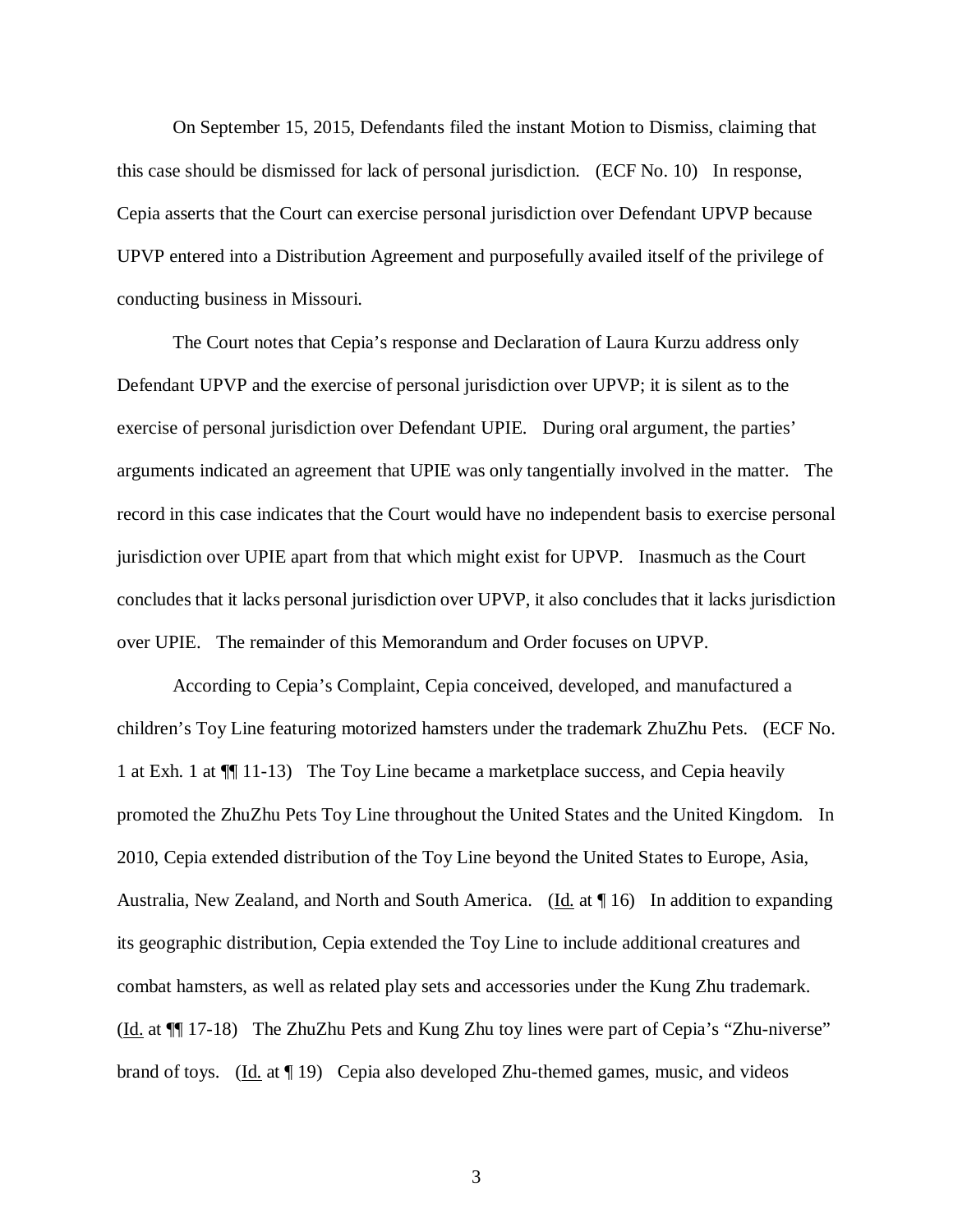showcasing the Zhu worlds and promoting Zhu products and driving Zhu-niverse toy sales. (Id. at ¶¶ 21-22) In 2011, Cepia financed and produced the Movies – *Quest for Zhu* and *Amazing Adventures of Zhu* (previously known as *Kung Zhu*). (Id. at  $\P$  24; Glassman Aff. at  $\P$ 13)

Cepia approached NBCUniversal's Home Entertainment division about marketing and distributing the Movies, and thereafter Cepia's inquiries to UPVP came from agents for Cepia based outside of Missouri including agents located in the United Kingdom. (Glassman Aff. at ¶14) The agents discussed distribution and marketing of the Movies outside the United States and Canada. (Glassman Aff. at ¶¶ 13-14) Cepia and UPVP entered into a Distribution Agreement governing the terms under which UPVP would have the exclusive right to distribute the Movies outside of the United States and Canada. (ECF No. 1 at Exh. A)

UPVP is an NBCUniversal entity. (Glassman Aff. at  $\P$ [4-5) In 2011 and 2012, UPVP's business was primarily media marketing and distribution of films and television shows for home entertainment outside of North America. UPVP does not have any employees or agents in Missouri, does not own any property or bank accounts in Missouri, does not conduct business in Missouri, and is not licensed to do business in Missouri. (Glassman Aff. at ¶¶ 5-7) UPVP does not distribute any media for the home entertainment market in Missouri or order any finished products for distribution. (Id. at ¶¶ 9-10) UPVP did not advertise the Movies in Missouri. (Id. at  $\P$  11)

#### **II. Distribution Agreement**

### **A. Summary of Pertinent Terms**

The present dispute arises out of the Distribution Agreement ("the Agreement") between Cepia and UPVP. A copy of the Agreement was filed with the Complaint as Exhibit A. (ECF No. 1-1) The Agreement is one-page in length, signed by representatives of Cepia and UPVP,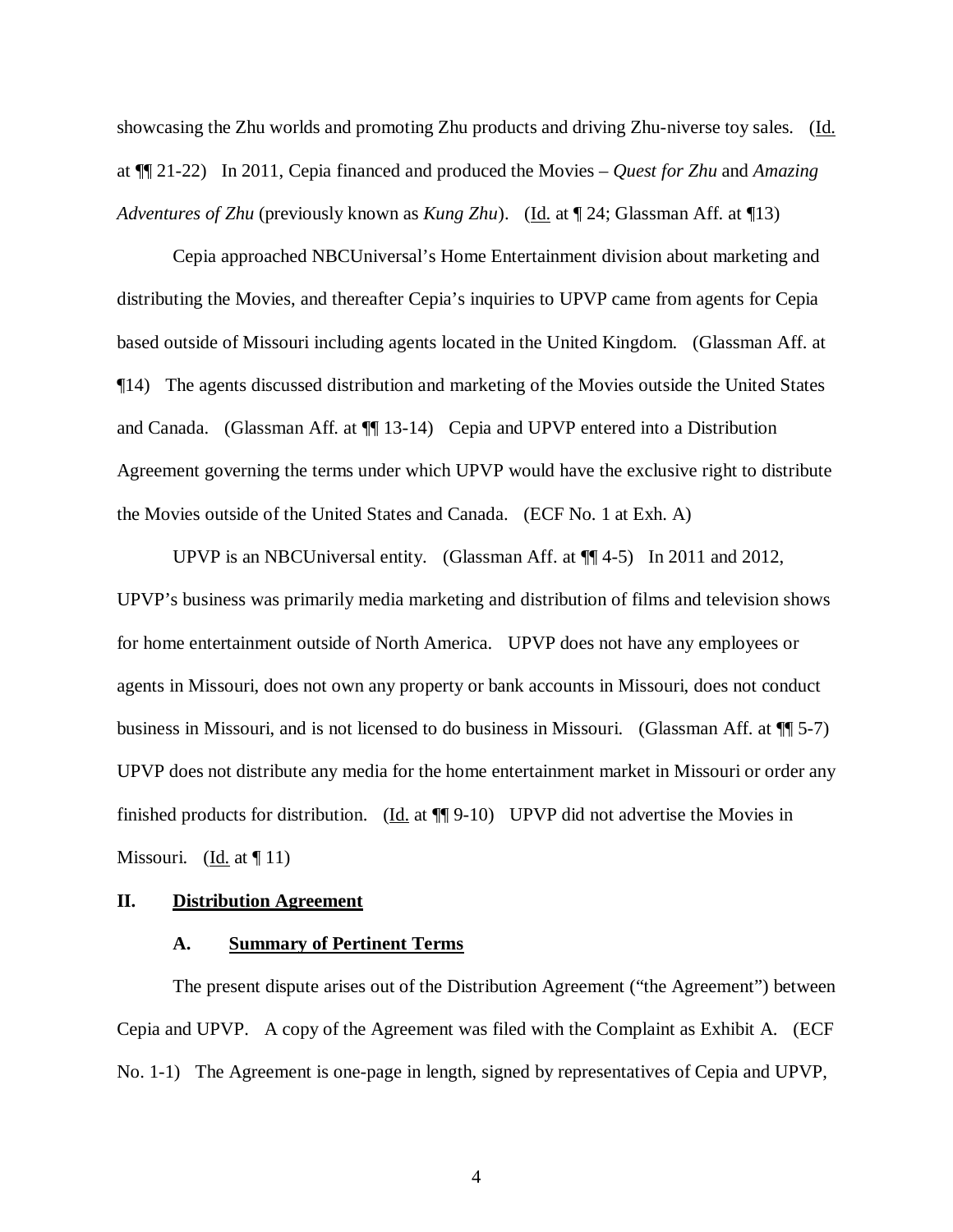and dated "4-21-2011." (Id.) The Agreement is directed only to the distribution of the movies *Quest for Zhu* and *Kung Zhu*, but indicates that other titles would be "discussed in good faith." (Id.) The Agreement grants UPVP certain exclusive distribution rights relative to the two referenced *Zhu* movies. (Id.) In particular, the Agreement grants UPVP "the exclusive right to distribute both Titles on DVD, Blu-ray, 3D Blu-ray, EST, VOD, and TV." These exclusive rights, however, were territorial only and expressly excluded any distribution rights in the United States and Canada. (Id.) By its own terms, the Agreement was to be limited in duration – covering from the date of signing to December 31, 2014, with the intention that distribution would begin in September 2011. (Id.) The Agreement contemplated that "[a] longer form agreement will be negotiated in good faith and until such time this agreement shall be legally binding and shall constitute the entire agreement between the parties and supersede all prior communications and agreements." (Id.)

In the Agreement, UPVP earned a fee based on "a percentage of the gross wholesale revenues received by [UPVP] less all returns ('the Fee')." Id. Cepia bore most of the costs of manufacturing, distribution, and marketing. Id.

In the Agreement, Cepia retained most, if not all, approval rights. For example,

The Agreement included the following Marketing and Approvals provisions:

**Marketing:** Cepia intends to spend a minimum of 15%-20% of forecasted revenues on marketing in each territory and for each Title in its first 16 weeks of release. [UPVP] to recommend a marketing plan for each territory and Cepia to have final approval over such marketing plans. [UPVP] to execute such marketing plans, after Cepia's approval.

**Approvals:** a. In all territories Cepia will have final approval over all dubbing and marketing costs; [UPVP] will propose costs to Cepia in advance and Cepia will give pre-approval per its discretion. b. [UPVP] will advise Cepia on how best to market and package the movies; Cepia will have final approval over all marketing and packaging.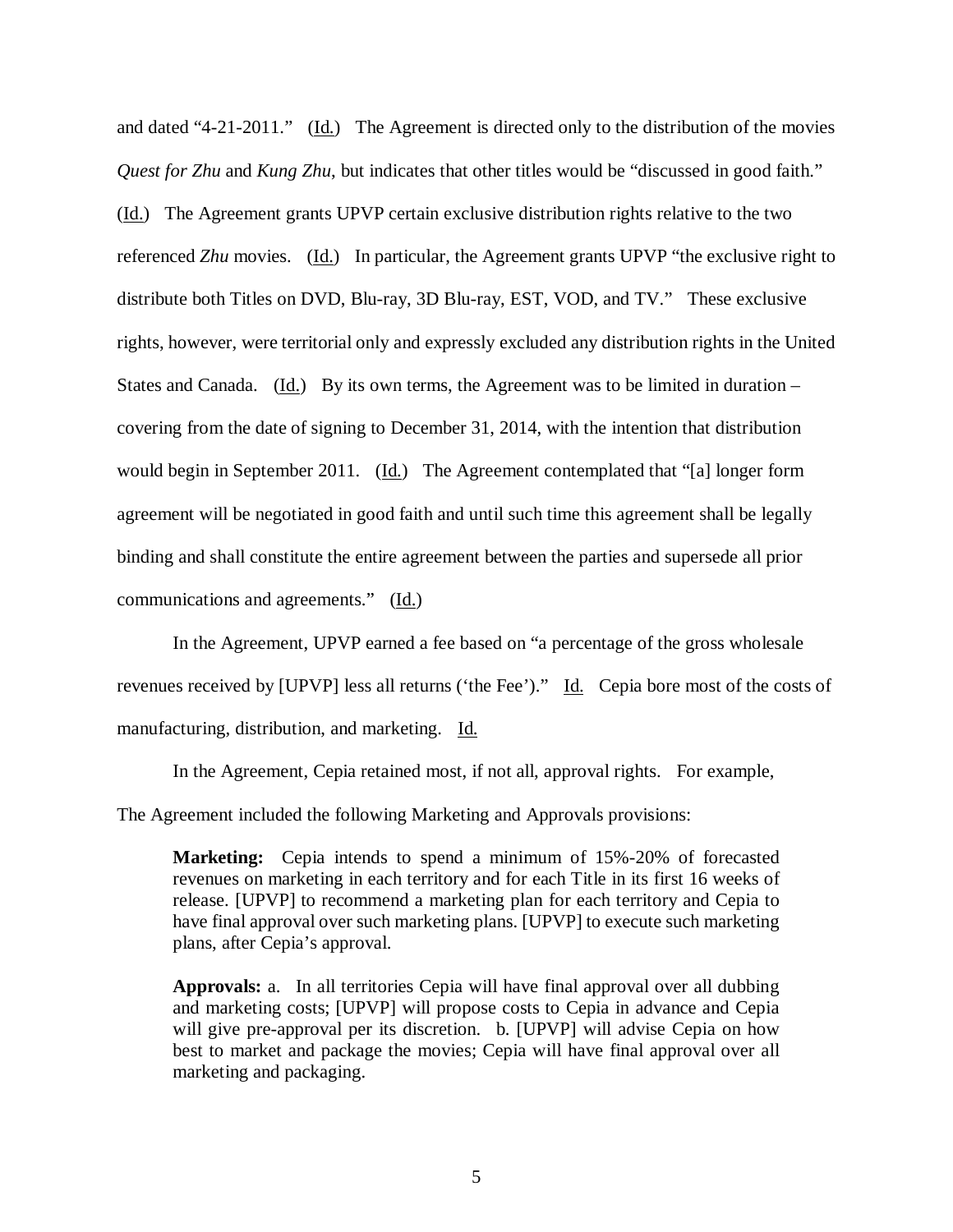Pursuant to an Accounting and Reporting provision, UPVP was required to "report to Cepia 90 days after the end of each quarter, such report will indicate sales, returns, costs, fees, etc. for the quarter and will be accompanied by payment." (Id.) The provision did not specifically direct where such payment would be made.

Finally, the Agreement includes a "Jurisdiction" clause stating that the "deal will be administered under the Laws of the State of Missouri." This provision is a choice of law provision and is sometimes referred to in this matter as the "Laws Clause." (Id.)

### **B. Overview of Contract Formation and Alleged Breach**

The record before the Court indicates that the Agreement was formed and performed by UPVP outside of Missouri. Cepia's Agents discussed with UPVP the distribution and marketing of the Movies outside of North America. (Glassman Aff. at ¶ 14) In the course of negotiating the terms of the international distribution agreement, the parties exchanged draft revisions, e-mails, and phone calls. (Kurzu Dec'l at ¶ 2; Glassman Aff. at ¶¶ 12, 18) No agent or employee of UPVP traveled to Missouri to meet with Cepia personnel. (Glassman Aff. at  $\P$  8) In contrast, Cepia sent several employees and agents to England in connection with the Agreement. These included the CEO, marketing director, a consultant, and an attorney. (Id. at  $\P\P 22 - 24$ 

Cepia drafted an initial deal memorandum that contained the Laws Clause. (ECF No. 1 at Exh. A) UPVP never made any revisions to that provision. (Glassman Aff. at  $\P$  17) Cepia transmitted the initial draft of the deal memorandum to UPVP. (Glassman Aff. at  $\P$  17) On April 15, 2011, Cepia signed the Agreement and forwarded the Agreement to UPVP for its signature. (Kurzu Dec'l at  $\P$  2, Glassman Aff. at  $\P$  19) On April 21, 2011, UPVP countersigned

(Id.)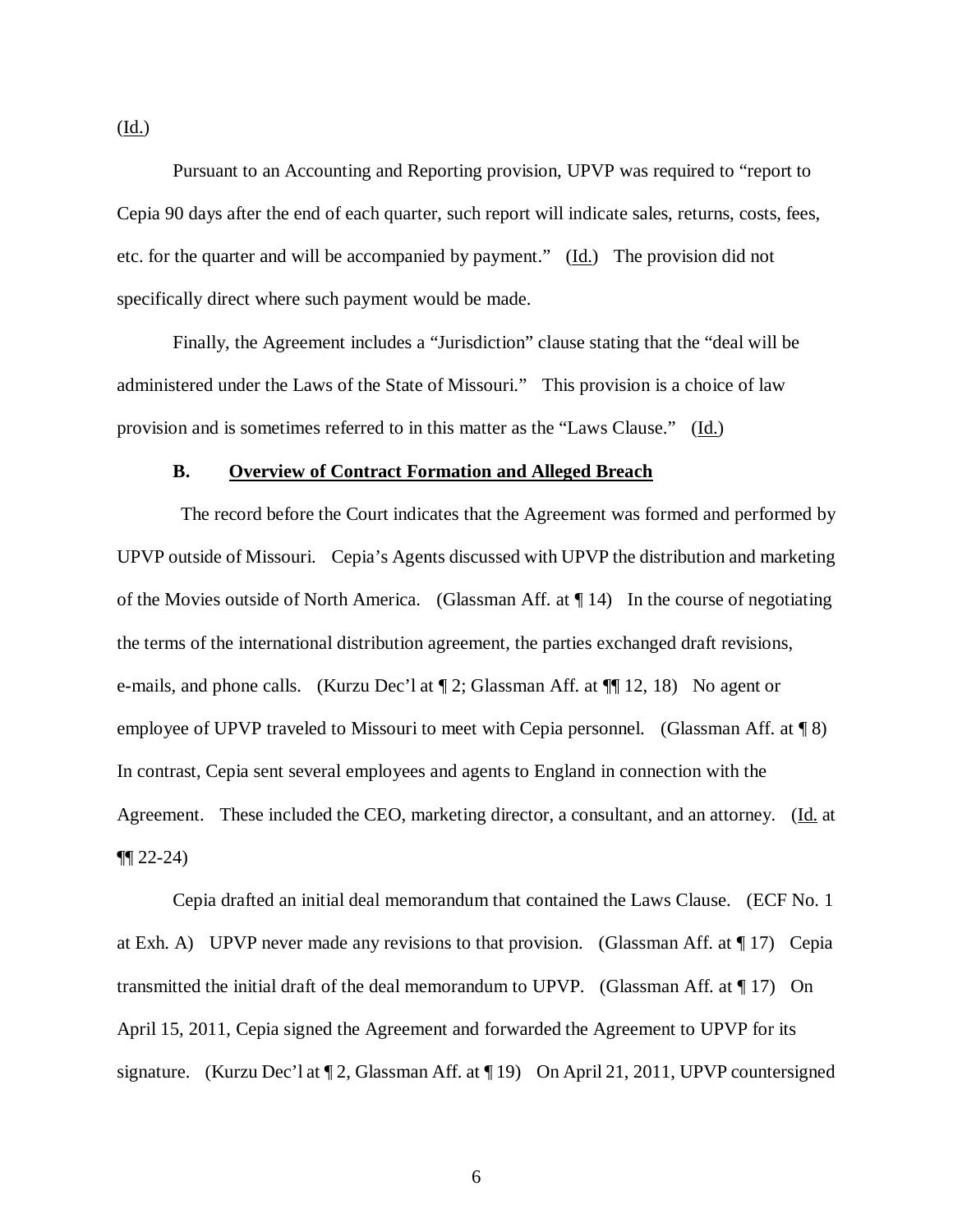the Agreement.  $(\underline{Id})$  UPIE is not a party to the Agreement. (ECF No. 1 at Exh. A)

Cepia filed the present lawsuit after it discovered that UPVP had allegedly distributed the *Amazing Adventures of Zhu* (previously known as "*Kung Zhu*") to television networks in Brazil and France without Cepia's knowledge or approval. (ECF No. 1 at ¶ 53; ECF No. 14 at 3) Broadly speaking, Cepia alleges that UPVP's marketing plans for *Amazing Adventures of Zhu* were unacceptable. (ECF No. 1 at  $\P$  39-50) Count I of the Complaint alleges a breach of the Agreement as a result of UPVP's unauthorized distribution of *Amazing Adventures of Zhu*. Count II alleges that UPVP breached the Agreement by failing to pay revenues owed to Cepia. Count III alleges a cause of action for conversion relative to the movie *Amazing Adventures of Zhu*. Count IV alleges cause of action for breach of the implied duty of good faith and fair dealing relative to the Agreement.

# **C. Course of Dealings and Distribution –** *Quest for Zhu*

In April 2011, Laura Kurzu, Cepia's marketing director, traveled to London and attended Universals' annual conference and made a presentation about the Movies. (Glassman Aff. at ¶ 22) Beginning in April 2011, Cepia personnel in St. Louis and UPVP personnel in London had conference calls to discuss the marketing and distribution of *Quest for Zhu*. (Kurzu Dec'l at ¶ 3) UPVP e-mailed its first forecast and marketing plan to Cepia employees, and thereafter, UPVP personnel conducted a video conference with Cepia personnel in St. Louis to discuss the marketing and distribution of *Quest for Zhu* in the summer of 2011. (Id. at  $\P$  4) UPVP personnel had other video conferences with Cepia personnel in St. Louis to discuss the marketing and distribution of *Quest for Zhu*, and telephone calls to discuss anticipated dubbing and marketing costs, approval of such costs, and graphics and packaging details. (Id. at  $\P$  4-5, 8) UPVP personnel sent multiple e-mail requests to Cepia employees in St. Louis seeking approval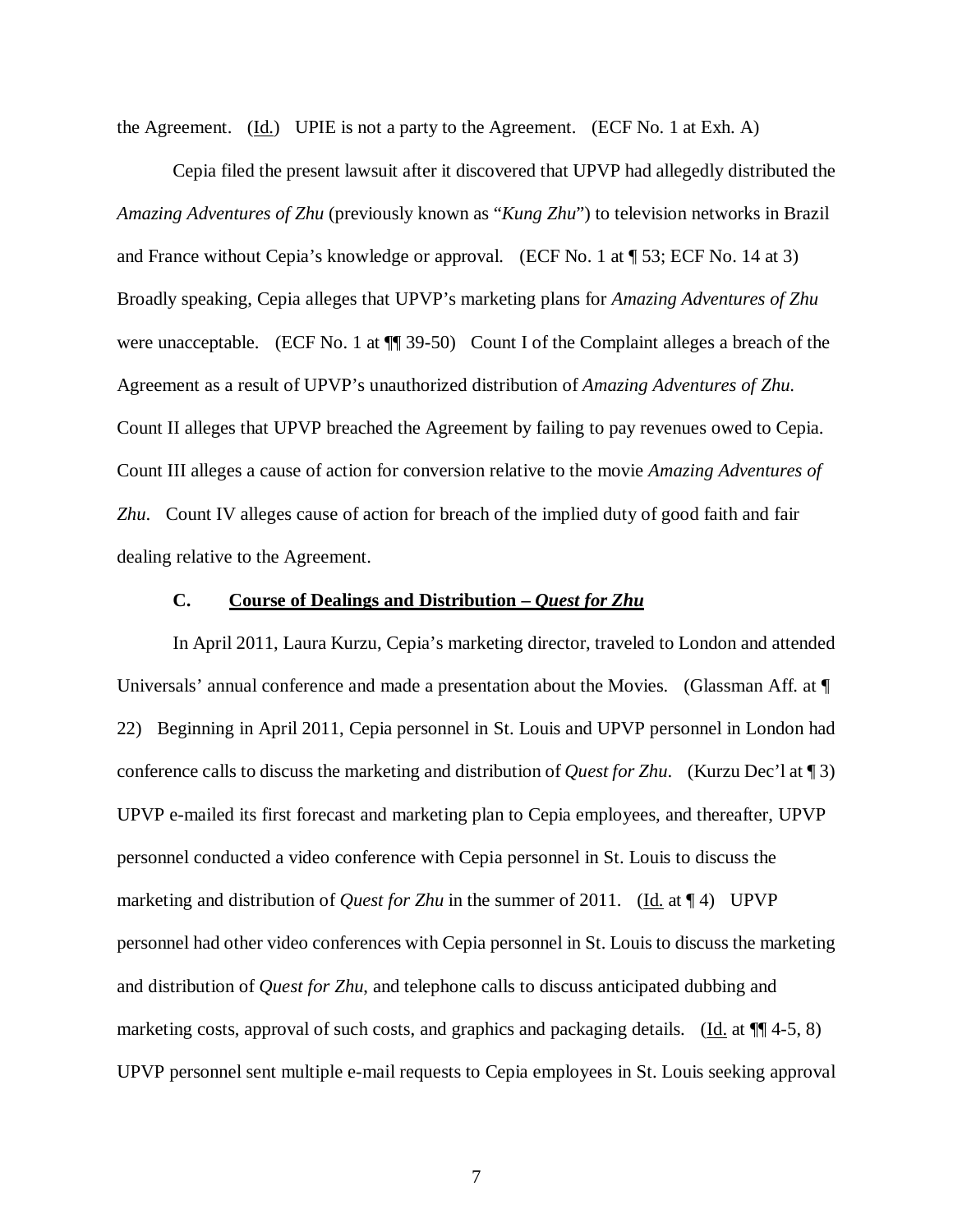of dubbing and marketing costs and DVD and Blu-Ray graphics and packaging details stemming from UPVP's distribution of *Quest for Zhu*. (Id. at ¶¶ 5, 8) UPVP personnel in London and Cepia employees in St. Louis exchanged e-mails discussing UPVP's international press release to be used to market the Movies.  $(Id. at  $\parallel 10)$ )$ 

Chris Mouser, a Cepia employee in St. Louis, set up an FTP site so that UPVP could share documents, videos, and information with Cepia employees in St. Louis. (Id at  $\P$  6)

UPVP sent finished DVD and Blu-Ray product samples of *Quest for Zhu* to Cepia in St. Louis at Cepia's request. (Id. at  $\P$ 9; Glassman Second Aff. at  $\P$ 5)

UPVP made quarterly payments to Cepia's U.S. Bank account starting on September 30, 2011. (Id. at  $\P$  7) UPVP made quarterly payments on September 30, 2011 in the amount of \$197,473, on December 31, 2011 in the amount of \$462, 904, on March 31, 2012 in the amount of \$146,546, on December 31, 2013 in the amount \$93,433, on March 31, 2014 in the amount of \$155,460, and on June 30, 2014 in the amount of \$134,936. (ECF No. 14 at Exh. A)

#### **D. Course of Dealings and Distribution –** *Amazing Adventures of Zhu*

Russell Hornsby, Cepia's CEO, met and discussed UPVP's marketing plan and distribution of *Amazing Adventures of Zhu* with UPVP in London in May 2012. Phillip Kaplan, Cepia's St. Louis-based outside counsel, also attended this meeting. (Glassman Aff. at ¶ 24) As noted above, Cepia contends that UPVP distributed *Amazing Adventures of Zhu* to television broadcasters in Brazil and France without Cepia's knowledge or approval. (ECF No. 1 at ¶ 8) As a result if this alleged conduct, Cepia claims it has been harmed. (Id. at ¶¶ 55-62) There is no allegation that UPVP distributed *Amazing Adventures of Zhu* to any outlet in the United States.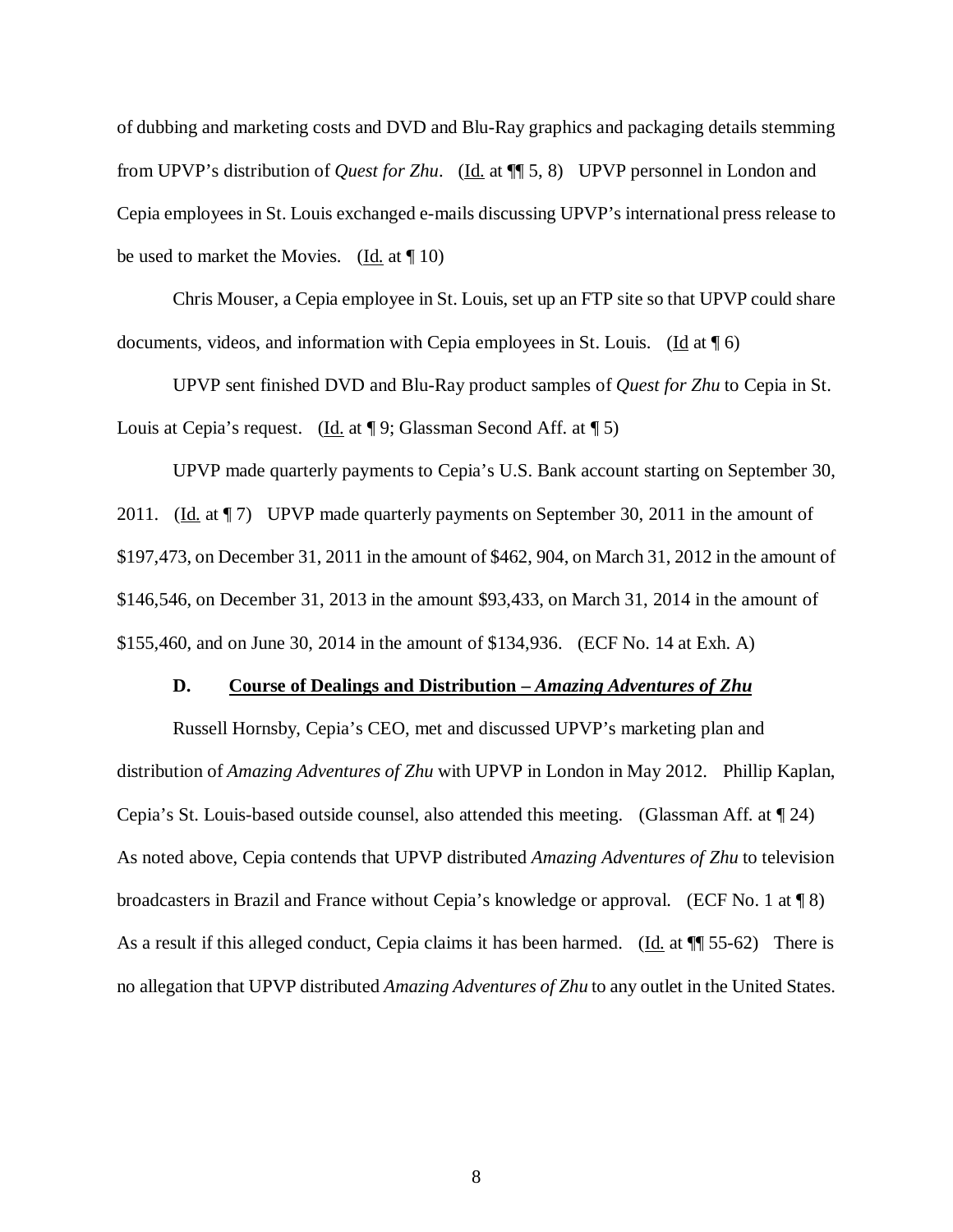## **III. Summary of Parties' Arguments**

UPVP argues that the Court lacks personal jurisdiction over it because Cepia's conduct does not fall within the scope of Missouri's long-arm statute, and because exercising such jurisdiction would not comport with due process. More specifically, UPVP argues that, despite the parties' interactions in terms of negotiating and performing the Agreement, the performance of the contract and the distribution of the Movies occurred entirely outside of Missouri. Further, UPVP asserts that it did not conduct any business in Missouri, and all revenue was earned outside of Missouri where the Movies were marketed and distributed. UPVP also contends that the choice of law provision in the Agreement is insufficient to support the exercise of personal jurisdiction in Missouri.

In opposition to Defendants' Motion to Dismiss, Cepia argues that UPVP is subject to personal jurisdiction in Missouri because UPVP voluntarily pursued an ongoing business relationship with a Missouri company to distribute Cepia's Movies, made substantial payments to a Missouri company, exchanged phone calls and e-mails with Cepia in Missouri, submitted sales forecasts and marketing plans to Cepia in Missouri for its approval, attended online meetings with Cepia employees, and shipped product samples to Cepia in Missouri. Cepia claims that the nature and the quality of Defendants' contacts in the State of Missouri, as well as the quantity of those contacts, support the Court's exercise of personal jurisdiction in this matter. Cepia also relies on the choice of law provision in the Agreement. That provision requires the parties to apply Missouri law. According to Cepia, the inclusion of the Missouri choice of law provides supports the exercise of personal jurisdiction over UPVP. Cepia contends that Missouri is the only logical place to litigate the present dispute.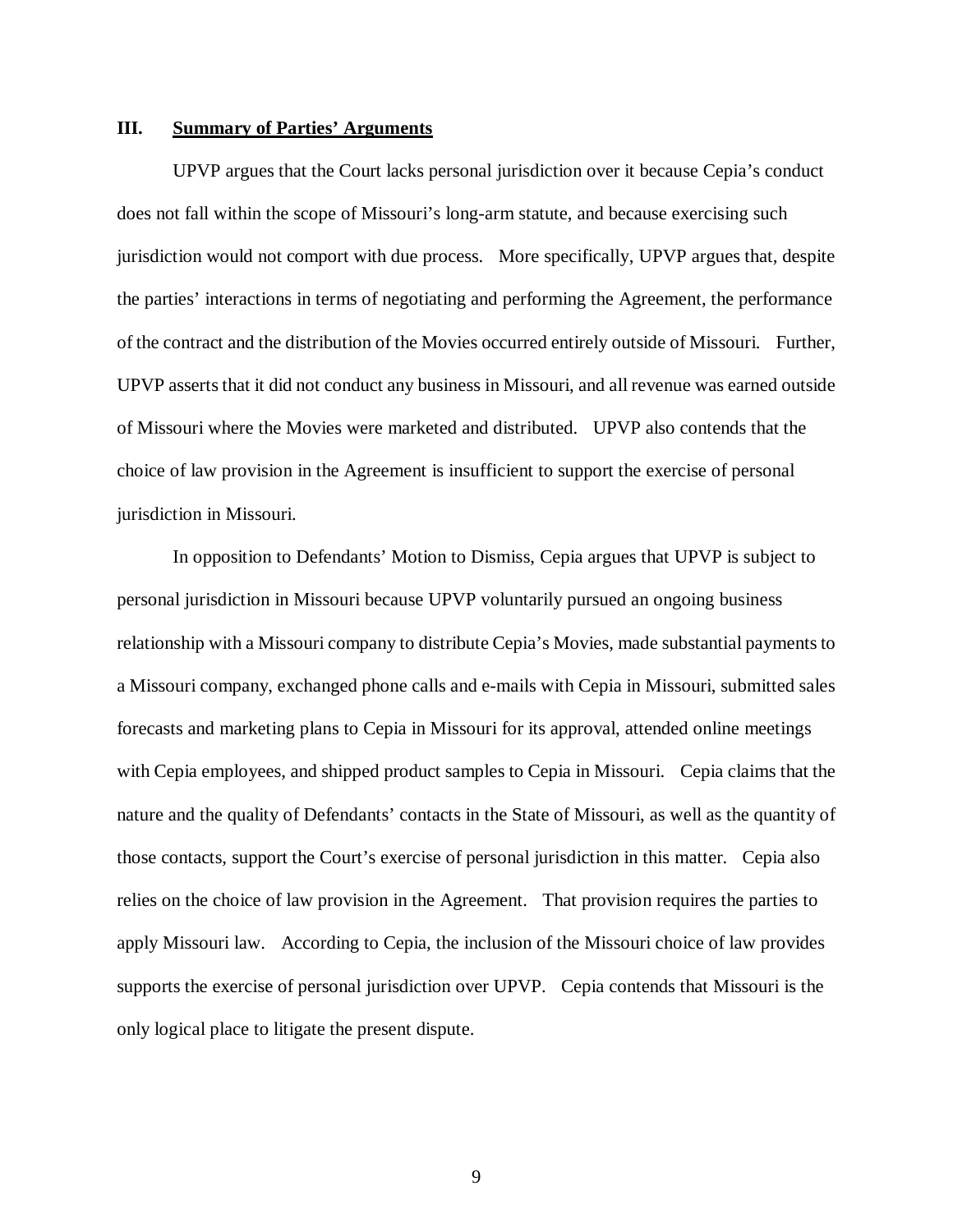### **OVERVIEW OF APPLICABLE LAW**

To defeat a motion to dismiss for lack of personal jurisdiction, "the nonmoving party need<sup>[]</sup> only make a prima facie showing of jurisdiction." Miller v. Nippon Carbon Co., Ltd. 528 F.3d 1087, 1090 (8th Cir. 2008). This requires "a plaintiff [to] state sufficient facts in the complaint to support a reasonable inference that the defendant[] can be subjected to jurisdiction within the state." Dairy Farmers of America, Inc. v. Bassett & Walker Int'l, Inc., 702 F.3d 472, 474 (8th Cir. 2012) (internal quotation omitted). "The plaintiff's prima facie showing must be tested, not by the pleadings alone, but by the affidavits and exhibits presented with the motion[] and in opposition thereto." Dever v. Hentzen Coatings, Inc., 380 F.3d 1070, 1072 (8th Cir. 2004) (citation and internal quotations omitted). Cepia has the burden of proving facts supporting personal jurisdiction. Viasystems, Inc. v. EBM-Papst St. Georgen GmbH & Co., KG, 646 F.3d 589, 592 (8th Cir. 2011). Where, as here, the Court does not hold a pretrial evidentiary hearing on the issue of personal jurisdiction, the plaintiff need only make a prima facie showing of jurisdiction based on the pleadings, affidavits, and exhibits. Miller, 528 F.3d at 1090. "For purposes of a prima facie showing, the court must view the evidence in the light most favorable to the plaintiff and resolve all factual conflicts in the plaintiff's favor." Digi-Tel Holdings, Inc. v. Proteq Telecom., LTD., 89 F.3d 519, 522 (8th Cir. 1996) (citation omitted).

"Personal jurisdiction can be specific or general." Viasystems, 646 F.3d at 593. In this case, there is no contention that any defendant is subject to general jurisdiction in Missouri.<sup>[2](#page-9-0)</sup>

<span id="page-9-0"></span><sup>&</sup>lt;sup>2</sup> General jurisdiction requires that a defendant has "continuous and systematic" contacts with the forum State so as "to render [the defendant] essentially at home in the forum state." Goodyear Dunlop Tires Operations, S.A. v. Brown, 131 S. Ct. 2846, 2851 (2011) (citing Int'l Shoe Co. v. Washington, 326 U.S. 310, 317 (1945) (internal quotations omitted). See also Pangeae, Inc. v. Flying Burrito, LLC, 647 F.3d 741, 745-46 (8th Cir. 2011) ("Specific jurisdiction may be conferred over causes of action arising from or related to a defendant's actions within the forum state.") (citations omitted).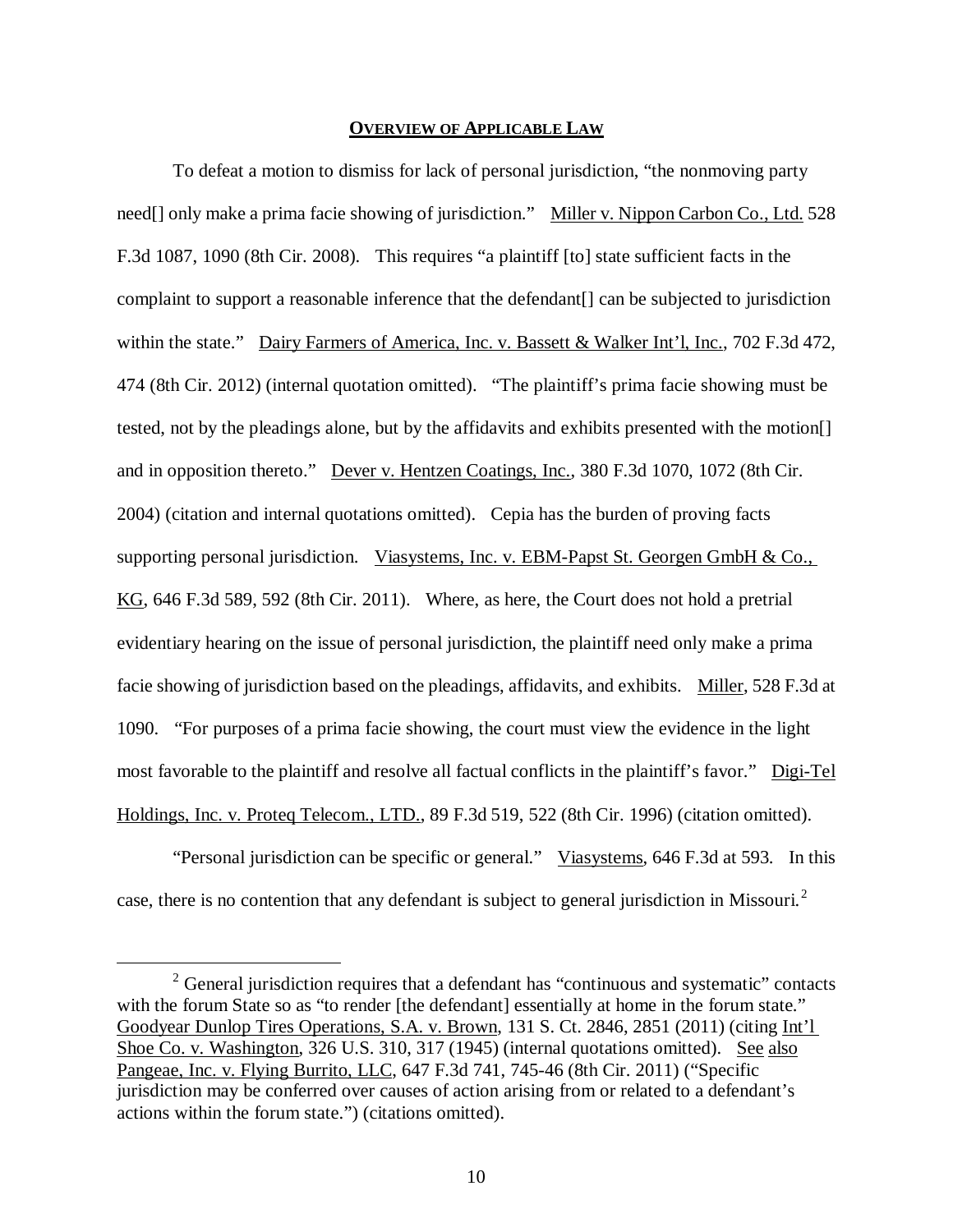Therefore, the Court will focus on the question of specific jurisdiction. "Specific personal jurisdiction can be exercised by a federal court in a diversity suit only if authorized by the forum state's long-arm statute and permitted by the Due Process Clause of the Fourteenth Amendment." Id. (emphasis supplied).

# **I. Missouri Long-Arm Statute**

Although Missouri's "long-arm statute extends jurisdiction to the limits of the Due Process Clause, it does so only for acts within its enumerated categories. The Missouri Supreme Court has held that the legislature intended the long-arm statute 'to provide for jurisdiction, within the specific categories enumerated in the statutes, to the full extent permitted by the due process clause of the Fourteenth Amendment.'" Dairy Farmers, 702 F.3d at 475 (quoting State ex rel. Metal Serv. Ctr. of Ga., Inc. v. Gaertner, 677 S.W.2d 325, 327 (Mo. 1984) (en banc)). See also Scullin Steel Co. v. Nat'l Ry. Utilization Corp., 676 F.2d 309, 311-12 (8th Cir. 1982).

The Missouri Long-Arm Statute provides in relevant part:

Any person or firm, whether or not a citizen or resident of this state, or any corporation, who in person or through an agent does any of the acts enumerated in this section, thereby submits such person, firm, or corporation, and, if an individual, his personal representative, to the jurisdiction of the courts of this state as to any cause of action arising from the doing of any such acts:

(1) The transaction of any business within this state;

(2) The making of any contract within this state; [and]

(3) The commission of a tortious act within this state….

Mo. Rev. Stat. Section 506.500(1, 2, [3](#page-10-0)).<sup>3</sup>

<span id="page-10-0"></span><sup>&</sup>lt;sup>3</sup> The Missouri long-arm statute includes other prongs for conduct that could not possibly be at issue in this matter, including real property ownership/use in Missouri, providing insurance in Missouri, and certain paternity matters.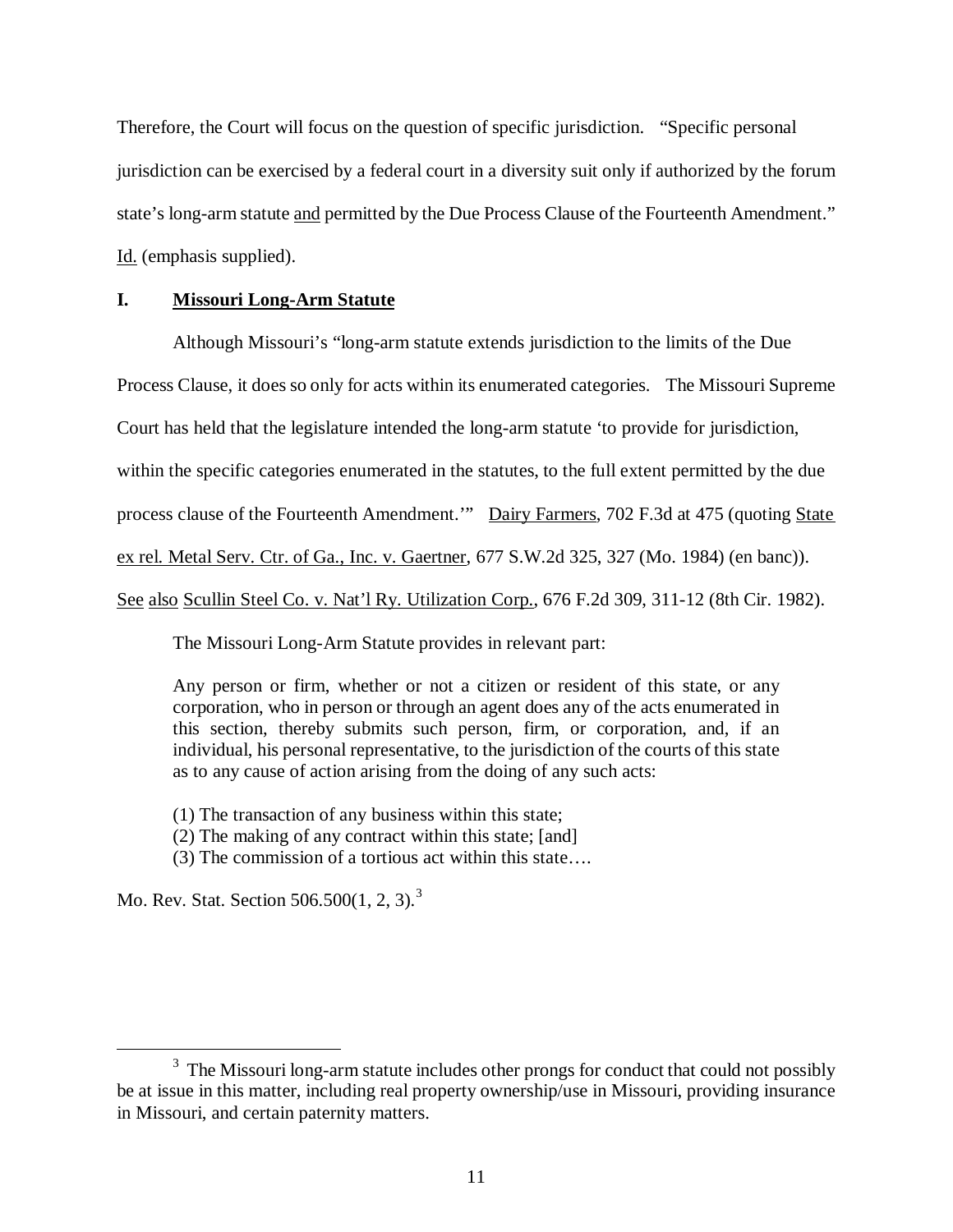## **II. Due Process**

Even if personal jurisdiction over a defendant is authorized by the forum's state's long arm statute, the Constitution poses limits on a State's exercise of personal jurisdiction over non-resident defendants under the Due Process Clause. See Walden v. Fiore, 134 S. Ct. 1115, 1121 (2014); World-Wide Volkswagen Corp. v. Woodson, 444 U.S. 286, 291-92 (1980). The analysis under the Due Process Clause requires "minimum contacts" between the nonresident defendant and the forum state such that "maintenance of the suit does not offend traditional notions of fair play and substantial justice." Id. at 292 (internal quotations omitted). Sufficient contacts exist when "the defendant's conduct and connection with the forum State are such that he should reasonably anticipate being haled into court there." Id. at 297. The defendant must have "purposefully avail[ed] itself of the privilege of conducting activities within the forum [s]tate," thus invoking the benefits and protections of the state's laws. Id.; see also Burger King Corp. v. Rudzewicz, 471 U.S. 462, 475 (1985); Johnson v. Arden, 614 F.3d 785, 794 (8th Cir. 2010) (due process requires that a defendant purposefully direct its activities at the forum state in a suit that "arises out of" or "relates to" these activities in order to be subject to personal jurisdiction in the forum).

The foregoing principles are discussed in greater detail in the analysis below.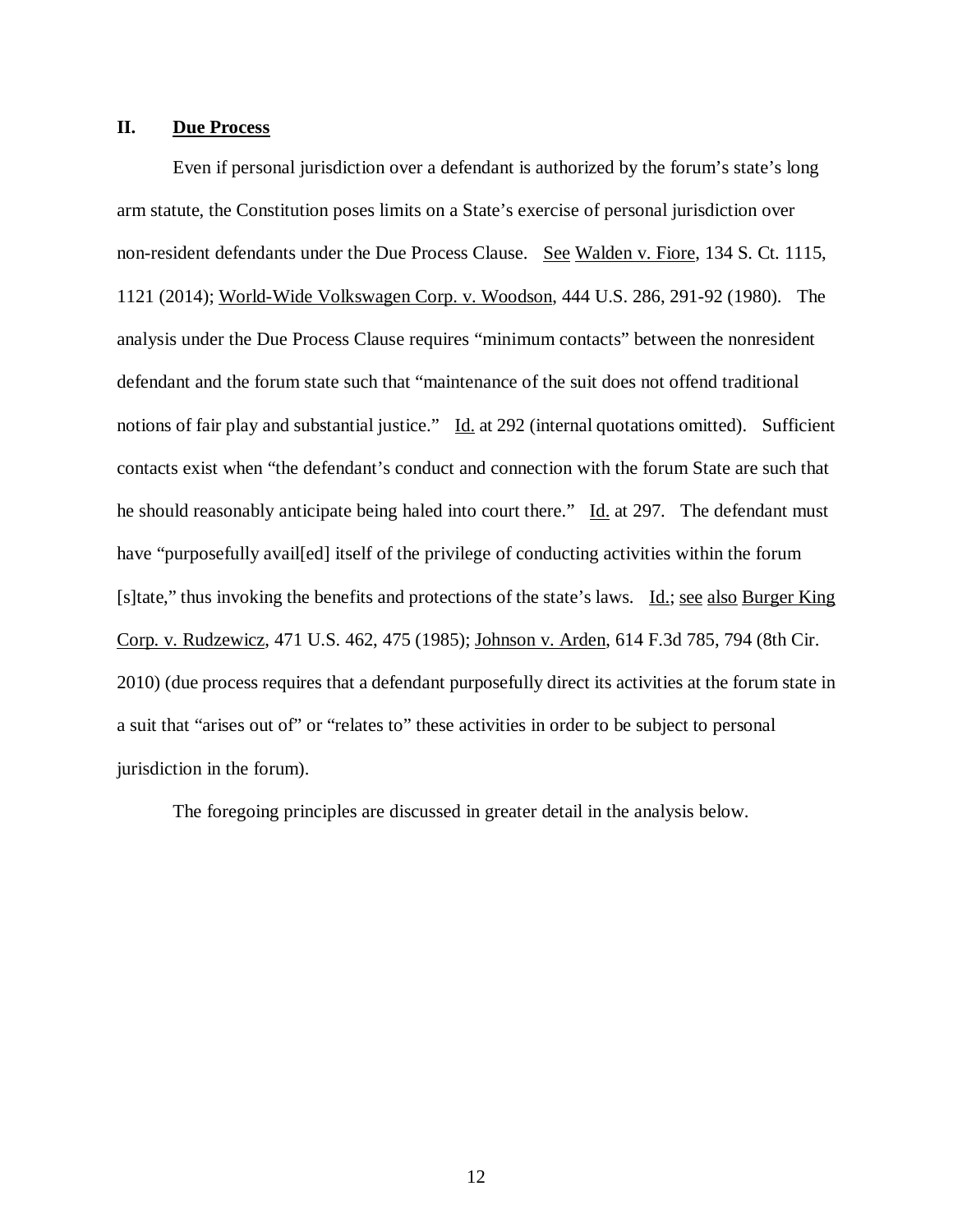#### **ANALYSIS**

Whether considered under Missouri's long-arm statute, or the Due Process Clause, the undersigned concludes that the Court may not exercise specific personal jurisdiction over UPVP in this matter.

## **I. Missouri Long-Arm Statute**

As indicated above, pursuant to the Missouri long-arm statute, this Court may exercise personal jurisdiction over UPVP if Cepia shows that the case falls within at least one of three categories: (1) the transaction of business within the state; (2) the making of a contract within the state; or (3) the commission of a tortious act within the state. See Mo. Rev. Stat. § 506.500. See also Dairy Farmers, 702 F.3d at 475 (explaining that, although Missouri's long-arm statute reaches the limits of due process, it does so only within the specific categories enumerated in that statute). In its opposition to Defendant's Motion to Dismiss, Plaintiff did not specifically address the applicability of the Missouri long-arm categories, but it briefly addressed the issue during oral argument when requested by the Court. The Court addresses each category below.

#### **A. Transacting Business within Missouri**

For UPVP to have transacted business within Missouri under the long-arm statute, UPVP must have conducted "some activity, directly or indirectly related to the transaction in question" in Missouri; and that activity must then give rise to the cause of action asserted in this case. Scullin Steel, 676 F.2d at 312.

The evidence before the Court shows that UPVP did not transact any business in Missouri within the meaning of the long-arm statute. The record shows that Cepia approached UPVP regarding the distribution and marketing of the Movies outside the United States. UPVP did not reach out and initiate business within the State of Missouri. See Burger King Corp., 471 U.S. at 473 ("with respect to interstate contractual obligations, we have emphasized that parties who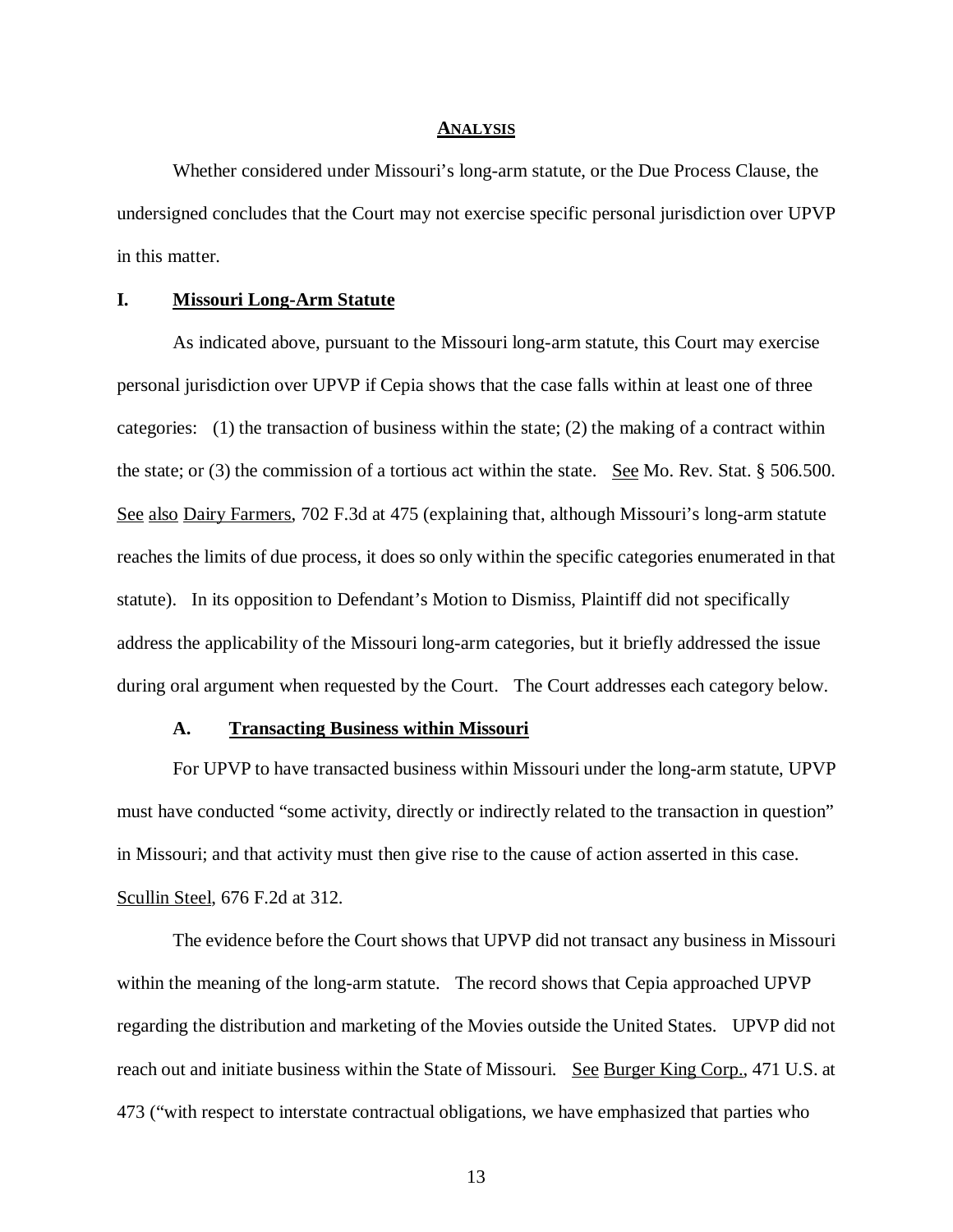'reach out beyond one state and create continuing relationships and obligations with citizens of another state' are subject to" personal jurisdiction). The Agreement covered the international distribution via "DVD, Blu-ray, 3D Blu-ray, EST [Electronic Sell Through], VOD and TV" of the Movies Cepia financed and produced before the parties entered the Agreement.

Here, there is no indication at all that UPVP had offices, property, personnel, or any agents in Missouri. Cepia solicited the business relationship with UPVP in England. The Agreement contemplated UPVP's efforts in markets outside of the United States. UPVP sent no products to Missouri for distribution. No face-to-face meetings occurred in Missouri. See Dairy Farmers, 702 F.3d at 476.

The case is analogous to Scullin Steel. In that case, a Missouri plaintiff contracted to sell steel castings to a Pennsylvania defendant. While the plaintiff visited Pennsylvania to negotiate the contract, none of the defendant's personnel ever visited Missouri in connection with the contract. The defendant was not authorized to do business in Missouri, owned no property in Missouri, and had no agents in Missouri. The parties exchanged mail and routine telephone communications as part of their dealings. The parties' contract was amended several times. All manufacturing was performed in Missouri, with delivery in Missouri and payments from the defendant to Missouri. At some point, the defendant refused to pay, resulting in the plaintiff suing the defendant in the Eastern District of Missouri on the basis of diversity jurisdiction. See Scullin Steel, 676 F.2d at 310. The Eighth Circuit observed that the "transacting business" requirement should be liberally construed. Id. at 312. Yet that Court also found that the defendant's activities in the case were not sufficient to satisfy the long-arm statute's "requirement of 'transacting any business' within Missouri." Id.

When compared to the facts of Scullin Steel, the undersigned concludes that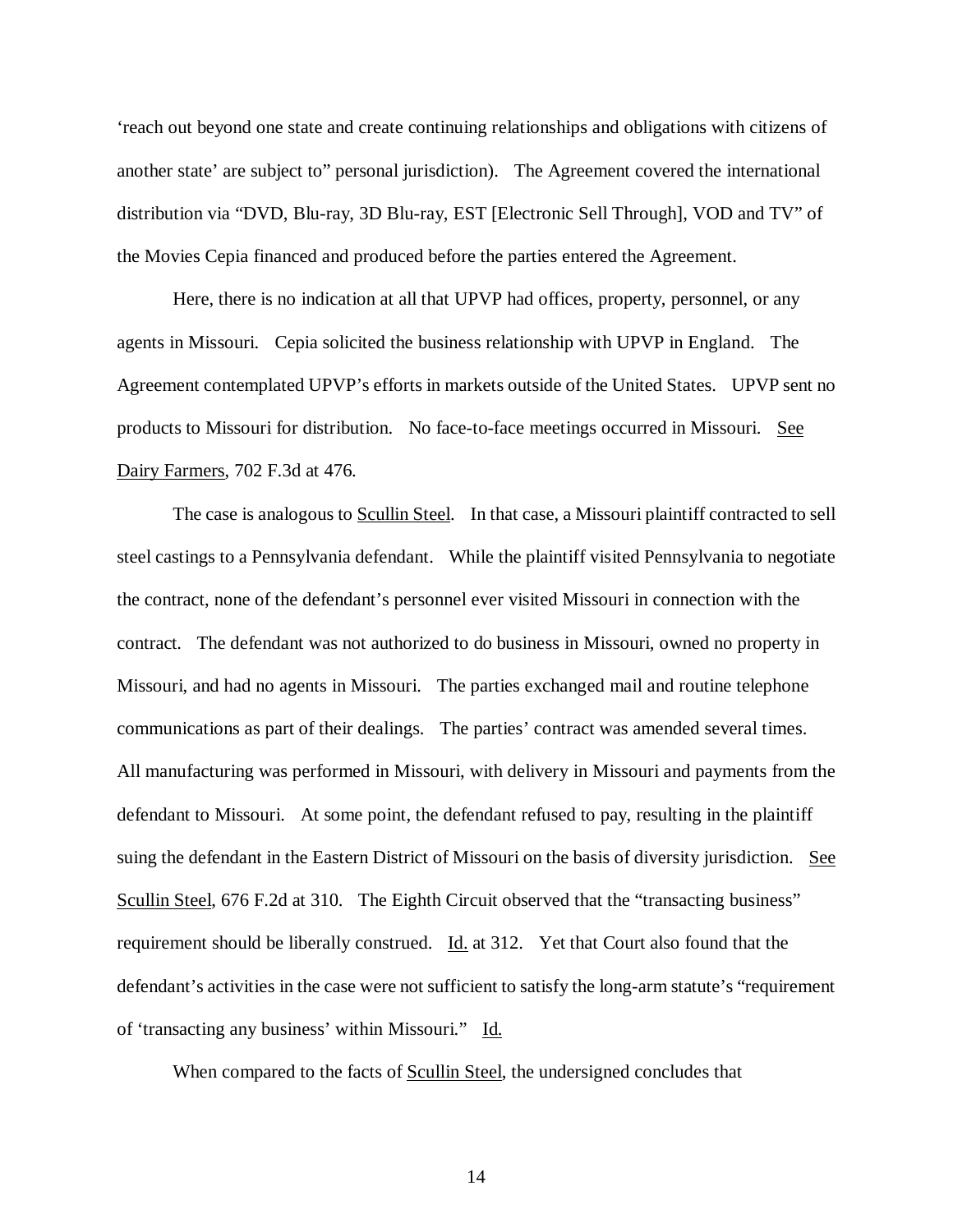UPVP's communications with Cepia by phone, e-mail, and video conference, and the transmission of payments to U.S. Bank on behalf of Cepia, do not satisfy the transaction of business requirement. Under the Agreement, UPVP's efforts focused on marketing and distribution of the Movies exclusively outside of Missouri and the United States, only samples were provided by UPVP to Cepia. UPVP did not transact business in Missouri and therefore is not within the reach of Missouri's long-arm statute under the "transacting business" section.

Even if one were to conclude that UPVP's conduct amounted to "transacting business" in Missouri, the exercise of personal jurisdiction over UPVP in this case would not comport with due process considerations, as more fully discussed below.

#### **B. Making a Contract in Missouri**

The facts before the Court also indicate that personal jurisdiction over UPVP cannot be found within the "making of a contract" section of the long-arm statute. Under Missouri law, "for purposes of the long-arm statute, a contract is made where acceptance occurs." Strobehn v. Mason, 397 S.W.3d 487, 498 (Mo. Ct. App. 2013).

Cepia prepared and signed the Agreement before sending it to UPVP in England for execution by UPVP. UPVP signed the Agreement in England. For long-arm purposes, contract acceptance occurred in England, not Missouri. No contract was made in Missouri. Therefore, the contract section of the Missouri long-arm statute cannot serve as a basis for the exercise of personal jurisdiction over UPVP.

## **C. Commission of a Tortious Act within Missouri**

"A party relying on a defendant's commission of a tort within [Missouri] to invoke long arm jurisdiction must make a prima facie showing of the validity of [its] claim." State ex rel. William Ranni Assoc., Inc. v. Hartenbach, 742 S.W.2d 134, 139 (Mo. 1987). Although the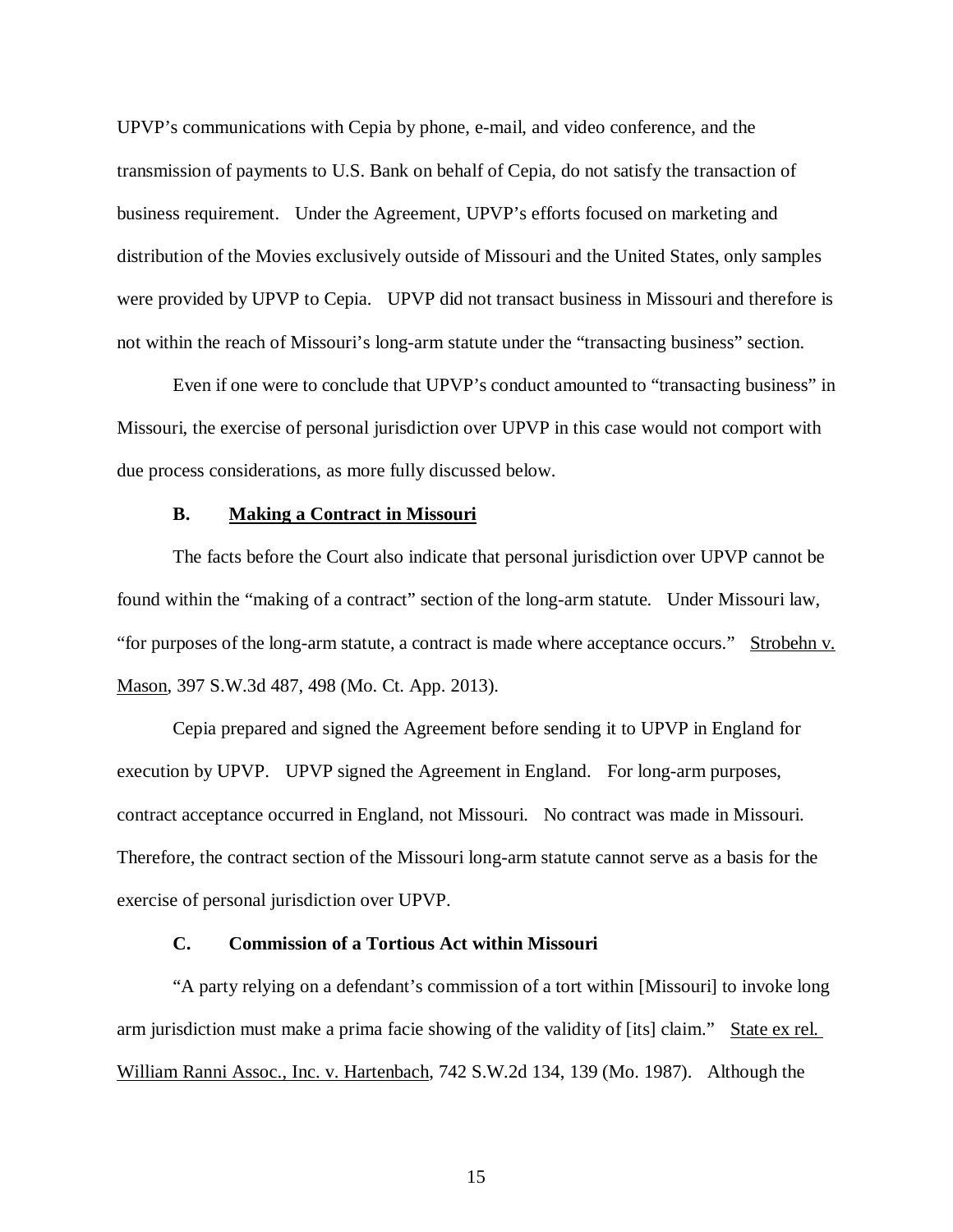long-arm statute nominally contemplates tortious acts occurring within the State, Missouri courts have interpreted the tortious acts prong to cover "extraterritorial acts of negligence producing actionable consequences in Missouri." Id. at 139. Missouri courts have varied with respect to the type of conduct that may be used to produce "actionable consequences." See Noble v. Shawnee Gun Shop, Inc., 316 S.W.3d 364, 371 (Mo. App. W.D. 2010) (discussing cases). In some cases, Missouri courts have held that "the defendant must have set in motion some course of action which was deliberately designed to move into Missouri and injure the plaintiff." Capitol Indem. Corp. v. Citizens Nat. Bank, 8 S.W.3d 893, 903 (Mo. App. W.D. 2000) (citation omitted). Other cases have not required that the consequences be intentionally directed at Missouri. See Noble, 316 S.W.3d at 371 (citing cases). It appears that, under Missouri law, the less stringent standard applies in negligence matters and the more stringent/deliberate design standard applies with respect to intentional torts. See id. See also Myers v. Casino Queen, Inc., 689 F.3d 904, 911 (8th Cir. 2012) (applying a foreseeability standard to tortious acts occurring in another state with actionable consequences in Missouri).

In its Complaint, Cepia alleges that Defendants committed tortious acts having an effect in this District. (ECF No. 1 at  $\P$ 9) Count III of the Complaint specifically alleges an intentional tort under Missouri tort law, namely that UPVP "misappropriated and converted *Amazing Adventures of Zhu*, to the exclusion of Cepia's interests and rights in the movie" by distributing the movie to television networks in Brazil and France without Cepia's authorization. (Id. at ¶ 86)

"Conversion is the unauthorized assumption of the right of ownership over the personal property of another to the exclusion of the owner's rights." Emerick v. Mutual Ben. Life Ins. Co., 756 S.W.2d 513, 523 (Mo. 1988) (citing Maples v. United Savings and Loan Assoc., 686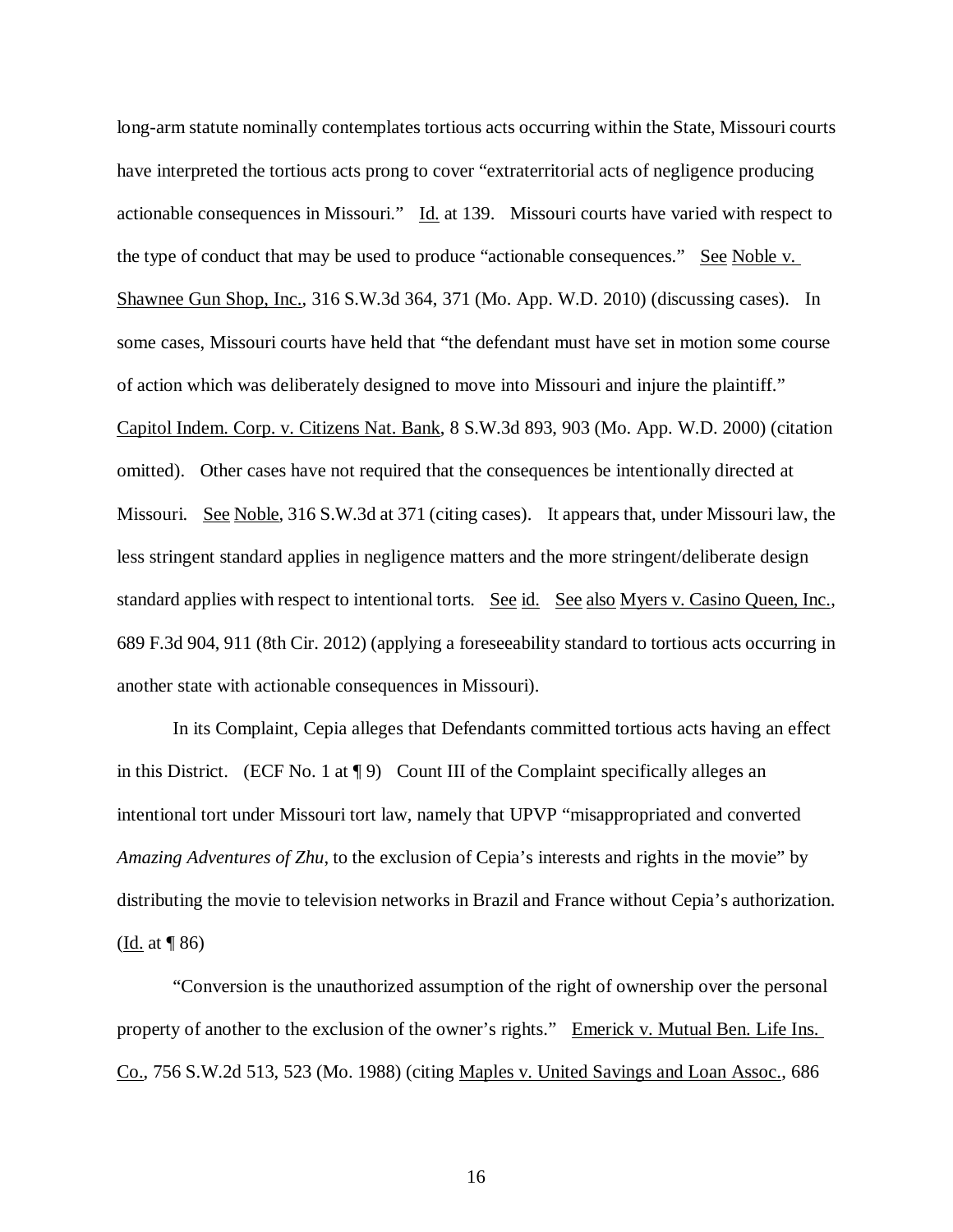S.W.2d 525, 527 (Mo. App. 1985)). Conversion has three elements. First, Cepia must show it was the owner of the property in question, in this case the movie *Amazing Adventures of Zhu*. Second, Cepia must show that UPVP wrongfully appropriated the movie *Amazing Adventures of Zhu* with the intent to exercise some control over it. Third, Cepia must show that UPVP deprived Cepia of its right of possession of the movie *Amazing Adventures of Zhu*. <u>See</u> Missouri App'd Jury Inst. 7th Ed. at § 23.12(1). Under Missouri law, however, "a cause of action in conversion does not lie 'for money represented by a general debt.'" Capitol Indem. Corp., 8 S.W.3d at 900 (quoting Dillard v. Payne, 615 S.W.2d 53, 55 (Mo. 1981)).

In this case, there is a question whether Cepia's Complaint sufficiently states a prima facie case of conversion. Although the Complaint alleges that UPVP deprived Cepia of its "absolute right of ownership and possession" of the *Amazing Adventures of Zhu* movie (see, e.g., ECF No. 1 at ¶ 90), the focus of Count III appears to rest on UPVP's refusal to account for revenue generated by the unauthorized distribution of the *Amazing Adventures of Zhu* movie (see, e.g., id. at  $\P$  91-92).<sup>[4](#page-16-0)</sup> Moreover, Cepia retained at least some, if not most, of its possessory rights over the *Adventures of Zhu* movie, despite UPVP's alleged unauthorized distribution. If that is correct, then Cepia has failed to state a cause of action for conversion under Missouri law because Count III is actually a claim for money representing a general debt and not a claim of conversion. See Capitol Indem. Corp., 8 S.W.3d at 900.

In any event, assuming that Cepia has stated a valid cause of action for conversion, it has not satisfied the Missouri long-arm statute. Conversion is an intentional tort. In this case,

<span id="page-16-0"></span><sup>&</sup>lt;sup>4</sup> As noted above, Cepia's response to the Motion to Dismiss focused primarily on the minimum contacts / Due Process standard, and not the Missouri long-arm statute. Thus, there was no briefing in this matter as to whether an action for conversion is appropriate for intellectual property such as the movie at issue herein. Plaintiff was not deprived of all use of the movie as would be the case of conversion of a more traditional/tangible item of personal property.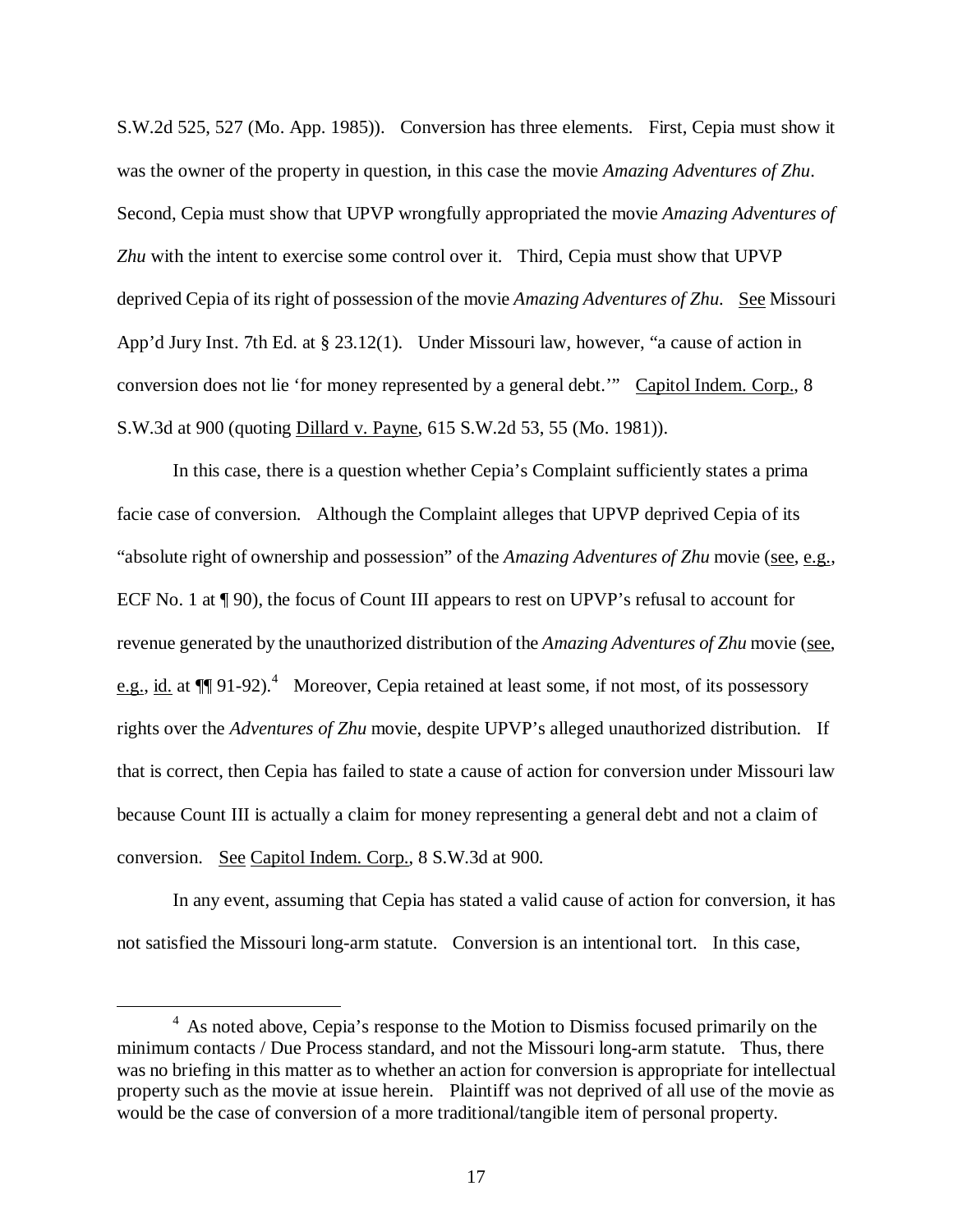Cepia alleges conversion based on UPVP's unauthorized distribution of a movie to broadcasters located in Brazil and France. Thus, Cepia has not shown that UPVP "set in motion some course of action which was deliberately designed to move into Missouri and injure [Cepia]." See Capitol Indem. Corp., 8 S.W.3d at 903 (emphasis supplied).

Moreover, even assuming that Cepia's Complaint alleges a prima facie case of conversion under Missouri law, and further assuming UPVP's tortious conduct resulted in actionable consequences in Missouri, the Court cannot exercise personal jurisdiction over UPVP because such exercise would not comport with the Due Process Clause of the Fourteenth Amendment.

## **II. Due Process / Minimum Contacts Analysis**

Even if a plaintiff satisfies the forum's long-arm statute, a federal court may exercise diversity jurisdiction over a nonresident defendant only if the defendant has sufficient minimum contacts with the forum that "maintenance of the suit does not offend traditional notions of fair play and substantial justice." Int'l Shoe Co. v. Washington, 326 U.S. 310, 316 (1945) (internal quotation marks and quoted case omitted). See also Walden v. Fiore, 134 S. Ct. 1115, 1121 (2014) (citing World-Wide Volkswagen, 444 U.S. at 291); Fastpath, Inc. v. Arbela Technologies Corp., 760 F.3d 816, 820 (8th Cir. 2014); Viasystems, 646 F.3d at 594. "[I]t is essential in each case that there be some act by which the defendant purposefully avails itself of the privilege of conducting activities within the forum State, thus invoking the benefits and protections of its laws." Hanson v. Denckla, 357 U.S. 235, 253 (1958). Due process is satisfied and jurisdiction may be exercised when a non-resident defendant's contacts with the forum state are sufficient so that it "should reasonably anticipate being haled into court there." Fastpath, 760 F.3d at 820-21 (citing World-Wide Volkswagen, 444 U.S. at 297).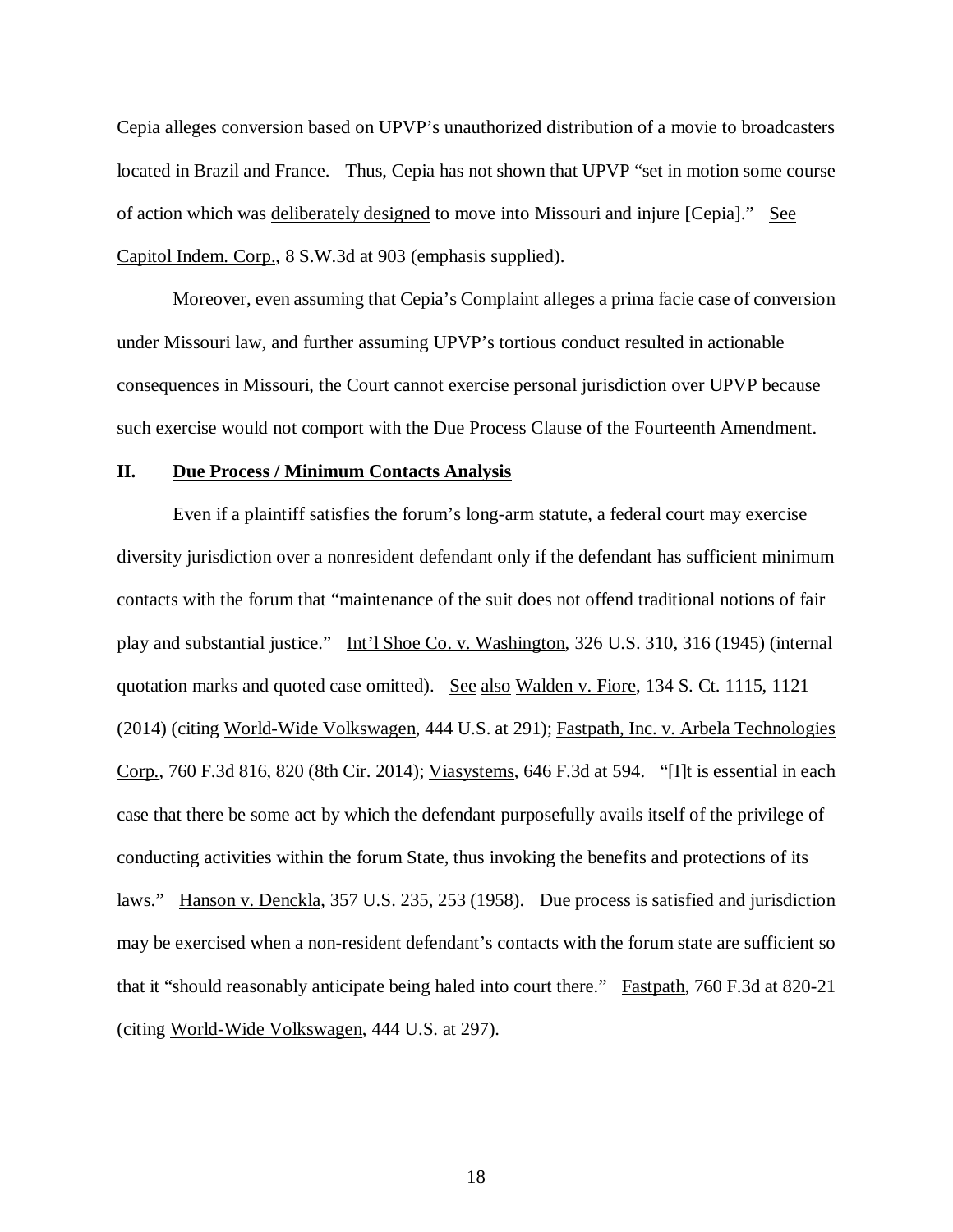"The 'purposeful availment requirement ensures that a defendant will not be haled into a jurisdiction solely as the result of random, fortuitous, or attenuated contacts or of the unilateral activity of another party of some third person." Id. at 821 (quoting Stanton v. St. Jude Med., Inc., 340 F.3d 690, 693-94 (8th Cir. 2003)). "For a State to exercise jurisdiction consistent with due process, the defendant's suit-related conduct must create a substantial connection with the forum State." Walden, 134 S. Ct. at 1121. See also Fastpath, 760 F.3d at 821 (quoting same).

The Eighth Circuit has "established a five-factor test to determine the sufficiency of a non-resident defendant's contacts with the forum state." Fastpath, 760 F.3d at 821 (citing Dever v. Hentzen Coatings, 380 F.3d 1070, 1073 (8th Cir. 2004)).

The five factors are: 1) the nature and quality of contacts with the forum state; 2) the quantity of the contacts; 3) the relation of the cause of action to the contacts; 4) the interest of the forum state in providing a forum for its residents; and 5) convenience of the parties….

Id. (citing Dever, 380 F.3d at 1073-74). "Although 'the first three factors are primary factors, and the remaining two are secondary factors,' we look at all of the factors and the totality of the circumstances in deciding whether personal jurisdiction exists."  $K-V$  Pharm. Co. v. J. Uriach  $&$ CIA, S.A., 648 F.3d 588, 592-93 (8th Cir. 2011) (quoting Johnson v. Arden, 614 F.3d 785, 794 (8th Cir. 2010)).

The present case involves both contract and tort claims. Thus, before addressing the five factors specifically, it is useful to consider the role that contracts and torts play in a court's personal jurisdiction analysis. See Fastpath, 760 F.3d at 821 (citing K-V Pharm., 648 F.3d at 583). "'A contract between a plaintiff and an out-of-state defendant is not sufficient in and of itself to establish personal jurisdiction over the defendant in the plaintiff's forum state." Id. (quoting K-V Pharm., 648 F.3d at 583). Courts should not apply mechanical tests based only on the place of contracting or performance. "Instead courts should consider the terms of the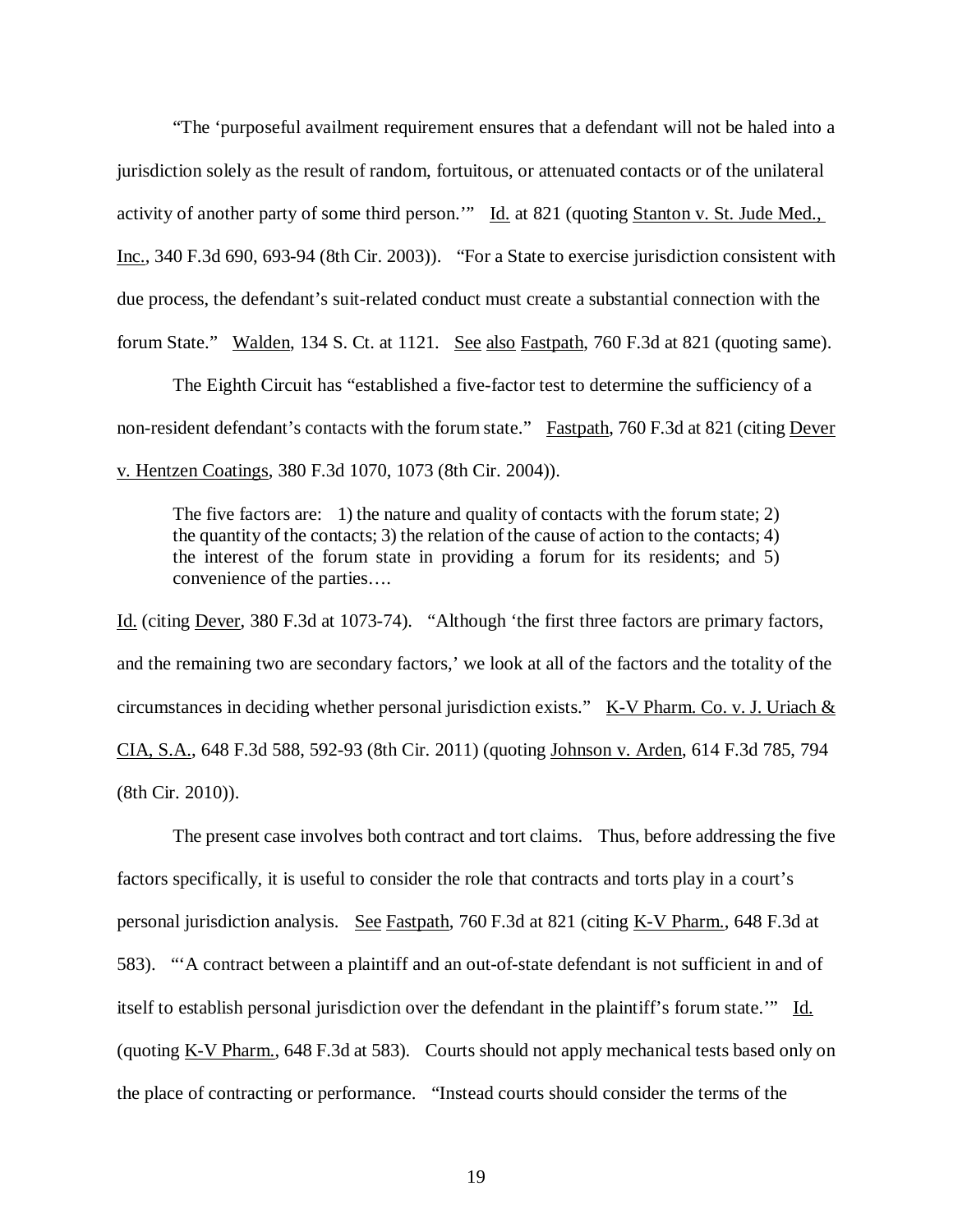contract and its contemplated future consequences in determining whether personal jurisdiction

over a non-resident defendant exists." Id. (citations omitted).

Minimum contacts principles likewise "apply when intentional torts are involved." See

Walden, 134 S. Ct. at 1123. In Walden, the Supreme Court explained that

[i]n [the intentional tort context], it is likewise insufficient to rely on a defendant's random, fortuitous, or attenuated contacts or on the unilateral activity of a plaintiff…. A forum State's exercise of jurisdiction over an out-of-state intentional tortfeasor must be based on intentional conduct by the defendant that creates the necessary contacts with the forum.

Id. (internal quotations omitted). The Supreme Court further noted that the due process

minimum contacts analysis must focus on "the defendant's contacts with the forum State itself,

not the defendant's contacts with persons who reside there." Id. at 1122. Similarly, the Eighth

Circuit has held that

[d]ue process allows a state to assert personal jurisdiction over a defendant based on the in-state effects of defendants' extraterritorial tortious acts only if those acts  $(1)$  were intentional, (2) were uniquely or expressly aimed at the forum, and (3) caused harm, the brunt of which was suffered—and which the defendant knew was likely to be suffered—[in the forum state]."

Viasystems, 646 F.3d at 594 (emphasis supplied) (quoting Johnson, 614 F.3d at 796).

See also Calder v. Jones, 465 U.S. 783 (1984).

With these principles in mind, and in consideration of the totality of the circumstances, the Court concludes that Cepia has not shown that UPVP had sufficient minimum contact with Missouri to permit the exercise of personal jurisdiction. UPVP's contacts with Missouri were sporadic, random, and fortuitous. To the extent Cepia has made a prima facia showing that UPVP's extraterritorial conduct was tortious, and Cepia felt some of the effects in Missouri, Cepia has not shown that UPVP's allegedly tortious conduct was uniquely or expressly aimed at Missouri. See Steinbach v. Cutler, 518 F.3d 580, 586 (8th Cir. 2008) ("Specific jurisdiction ...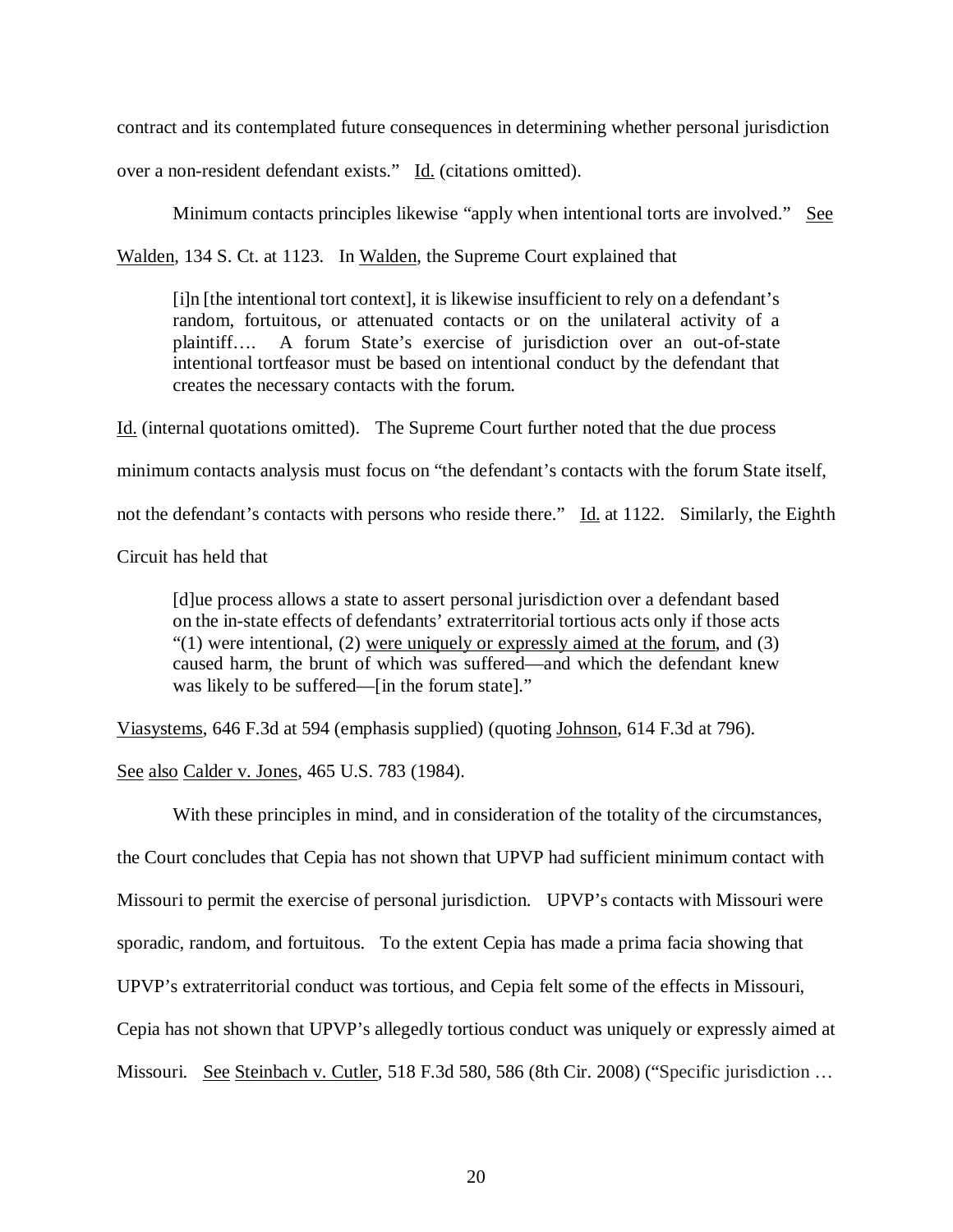is appropriate only if the injury giving rise to the lawsuit occurred within or had some connection to the forum state, meaning that the defendant purposely directed its activities at the forum state and the claim arose out of or relates to those activities.").

#### **A. Consideration of Pertinent and Analogous Precedent**

A consideration of the Eighth Circuit's prior decisions in several similar cases is useful with respect to an analysis of the three primary factors for assessing UPVP's contacts with Missouri.

# **1. Scullin Steel Co. v. National Railway Utilization Corp., 676 F.2d 309 (8th Cir. 1982)**

As noted above, in Scullin Steel, a Missouri plaintiff contracted to sell steel castings to a Pennsylvania defendant. See 676 F.2d at 310. The Eighth Circuit found that the defendant's conduct did not equate to transacting business within the meaning of Missouri's long-arm statute, even if that provision is liberally construed. Id. at 312. The Court further concluded that the defendant lacked sufficient minimum contacts with Missouri to exercise personal jurisdiction. Id. at 313. The fact that the plaintiff's performance under the contract occurred largely in Missouri was not material. Id. ("It is a defendant's contacts with the forum state that are of interest in determining if in personam jurisdiction exists, not its contacts with a resident.") (citation omitted). The Court found the exchange of phone calls and the use of the mail (which were substantial) and payments insufficient to satisfy the minimum contacts standard. Id. at 314 ("The use of interstate facilities (telephone, the mail), the making of payments in the forum state, and the provision for delivery within the forum state are secondary or ancillary factors and cannot alone provide the 'minimum contacts' required by due process."). Id. (citations omitted).

### **2. Fastpath, Inc. v. Arbela Technologies Corp., 760 F.3d 816 (8th Cir. 2014)**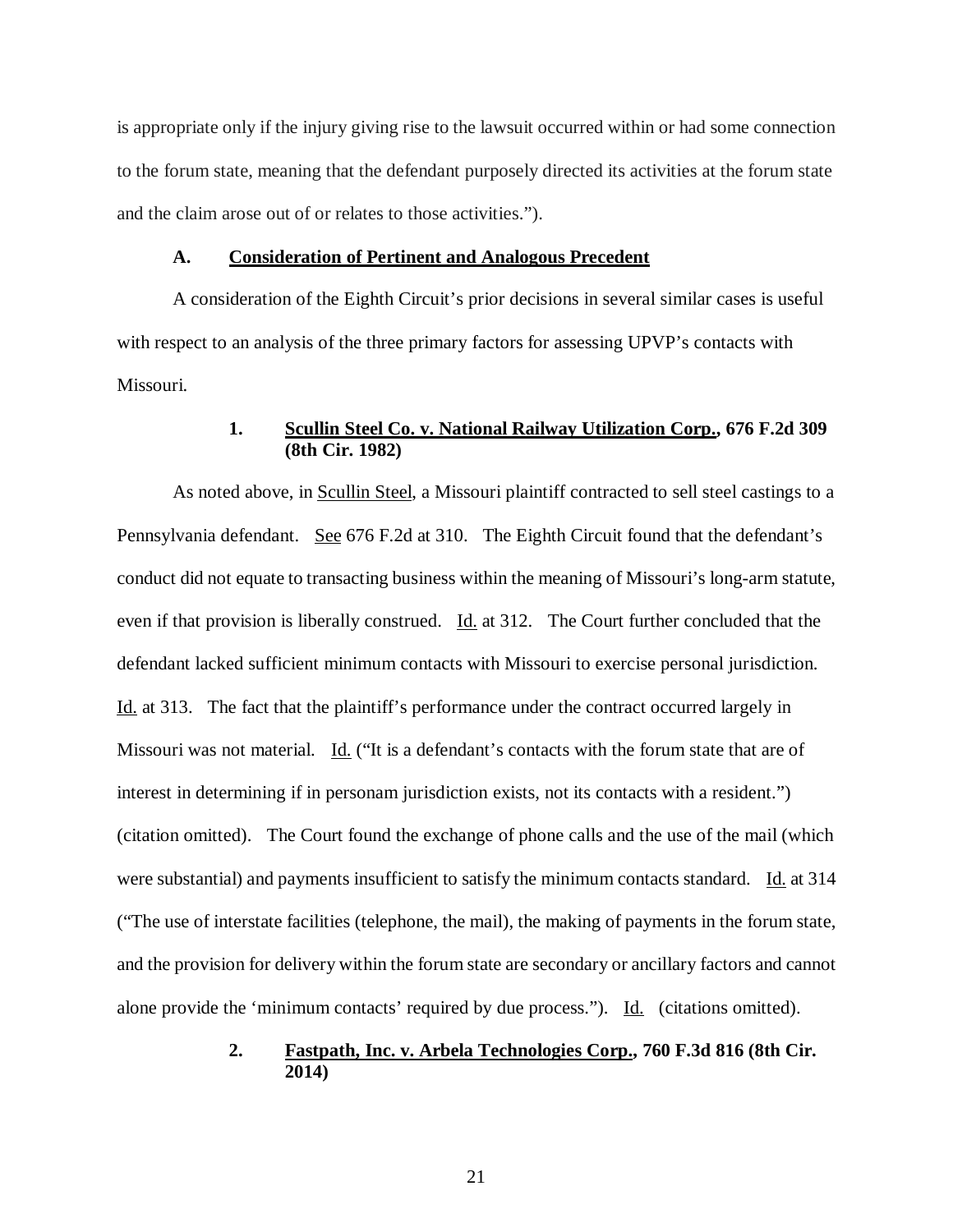The Eighth Circuit's recent decision in **Fastpath** is also instructive. In that case, the plaintiff, an Iowa company, entered into a mutual confidentiality and covenant not to compete agreement with a California-based company. The purpose of the agreement was in anticipation of future business together. Id. at 819. The defendant initiated contact with the plaintiff, with negotiations occurring largely via conference calls and e-mail. Id. The parties included a choice-of-law provision indicating that Iowa law would control. Id. The plaintiff sued the defendant in Iowa, claiming a breach of the covenant not to compete. The defendant successfully moved to dismiss the suit for lack of personal jurisdiction and the plaintiff appealed to the Eighth Circuit. Id. at 818, 819. The Eighth Circuit affirmed the dismissal. Regarding the choice-of-law provision, the Court noted that such provisions alone are insufficient to confer personal jurisdiction over a non-forum resident. Id. at 821-22 (quoting K-V Pharm., 648 F.3d at 594). The Court further explained that, although the forum plaintiff felt the effects of the alleged breach, it did not mean that an Iowa court enjoyed "jurisdiction over the non-resident defendant consistent with due process. We simply cannot evince an intent to do business in Iowa on the part of [the defendant] from this choice-of-law provision." Id. at 822.

Additionally, the Court considered the performance terms of the parties' agreement. In Fastpath, the agreement did not specifically require performance in the forum, and was "silent as to where the contemplated sharing of information was to take place." Id. The Court's inquiry focused on the defendant's contacts with the forum, not the plaintiff's. Id. at 822-23. The defendant had "no employees or offices in Iowa, never travelled to Iowa for [the] Agreement, and allegedly breached the covenant outside of Iowa. That an Iowa company felt its breach does not mean that an Iowa court has jurisdiction over the non-resident defendant consistent with due process." Id. at 822. The fact that the defendant arguably pursued the relationship with the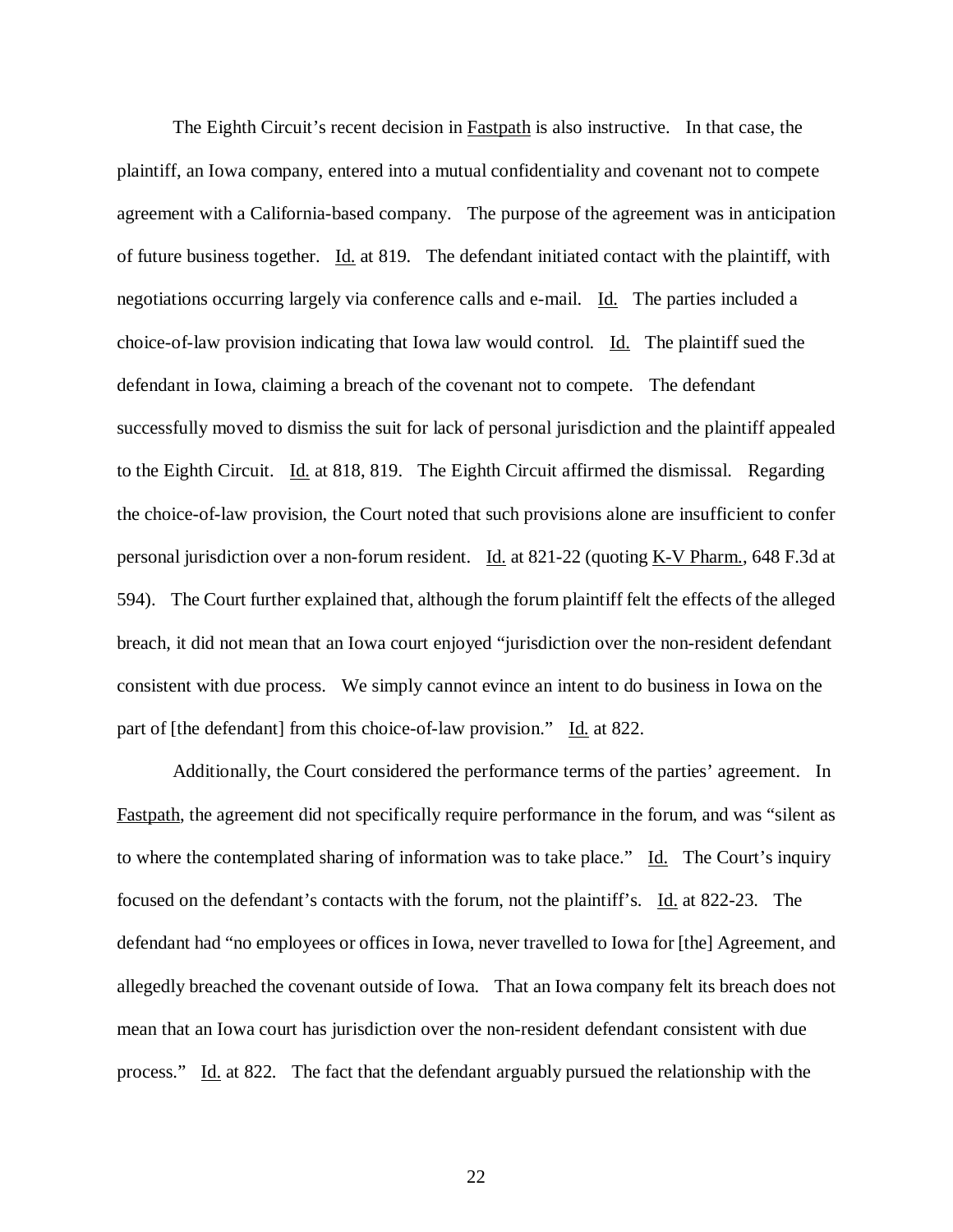plaintiff was not sufficient either because the "'minimum contacts analysis looks to the defendant's contacts with the forum State itself, not the defendant's contacts with persons who reside there." Id. at 823 (quoting Walden, 134 S. Ct. at 1122).

Ultimately, despite the fact that the defendant initiated contact with the plaintiff, had various communications with the plaintiff in the forum, and the agreement included an Iowa choice-of-law provision, the Court held that the exercise of personal jurisdiction would not comport with due process. Id. at 819, 825.

# **3. Digi-Tel Holdings, Inc. v. Proteq Telecom., Ltd., 89 F.3d 519 (8th Cir. 1996)**

In Digi-Tel Holdings, the Eighth Circuit addressed a situation with several similarities to the present case. In that case, a Minnesota business contracted with a Singapore company for the purchase of cellular telephones. The agreement included a choice-of-law provision requiring that the agreement be governed by Minnesota law, but that the purchaser would take delivery of the phones in Singapore. See id. at 521. "The parties exchanged dozens of letters and faxes and numerous phone calls in connection with the sales agreement." Id. There were also seven face-to-face meetings between the parties, all of which occurred in Singapore. See id. The parent of the Singapore company applied to register its trademark in Minnesota, and then mailed the trademark certificate to the Minnesota company, as well as several sample cellular telephones bearing the mark. See id. The Singapore company failed to deliver the phones as required in the contract and a lawsuit ensued.

The district court dismissed the suit for lack of personal jurisdiction and the Eighth Circuit affirmed. In so doing, the Court declined to give substantial weight to the choice-of-law provision. Id. at 523. Despite the fact that the parties had exchanged substantial correspondence in connection with the agreement, the Eighth Circuit concluded that such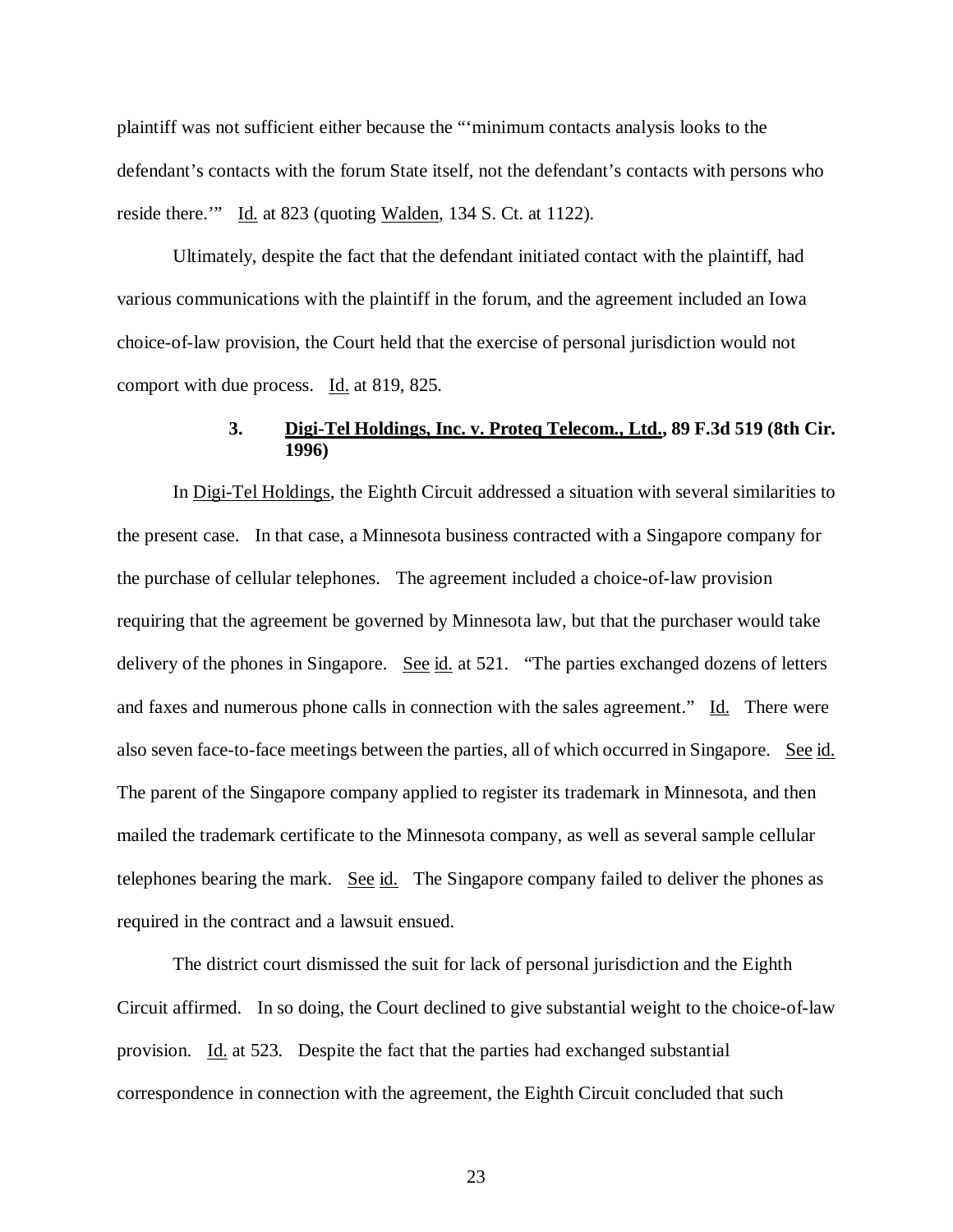evidence was insufficient to confer personal jurisdiction. Id. The Court described the relevance of the defendant's shipment of samples to the forum as minimal, explaining that "[t]he shipment of the samples into the forum represents a 'casual' or 'fortuitous' contact rather than a significant contact with the forum."  $\underline{Id}$ . (citing cases).

## **4. Viasystems, Inc. v. EBM-Pabst St. Georgen Gmbh & Co., KG, 646 F.3d 589 (8th Cir. 2011)**

In Viasystems, a Missouri company entered into an agreement with a German company wherein the Missouri company purchased cooling fans manufactured in Germany, which were shipped to China for use in mobile phone equipment that was to be sold in Japan, not the United States. Viasystems, Inc., 646 F.3d at 592. The German company sent several e-mails and made phone calls to Missouri, and also sent some payments to Missouri. Id. at 593. After some of the cooling fans reportedly malfunctioned, Viasystems, the Missouri company, sued St. Georgen, the German company, in the Eastern District of Missouri. Id. at 592. This District Court granted St. Georgan's motion to dismiss for lack of personal jurisdiction, and the Eighth Circuit affirmed. Id. Viasystems alleged that St. Georgen's conduct amounted to tortious interference with Viasystems' contract with the phone manufacturer, and that the effects of that tort were felt in Missouri. Id. at 593.

The Eighth Circuit concluded that "St. Georgen's incidental contacts with Missouri—scattered e-mails, phone calls, and a wire-transfer of money to Viasystems in Missouri—do not constitute a 'deliberate' and 'substantial connection' with the state such that St. Georgen could 'reasonably anticipate being haled into court there."" Id. at 594 (quoting Burger King, 471 U.S. 474-75). The Court further explained that such "isolated connections are just the sort of random, fortuitous, and attenuated contacts that cannot justify the exercise of personal jurisdiction." Id. (citing cases and noting that, in Burlington Indus. V. Maples Indus., 97 F.3d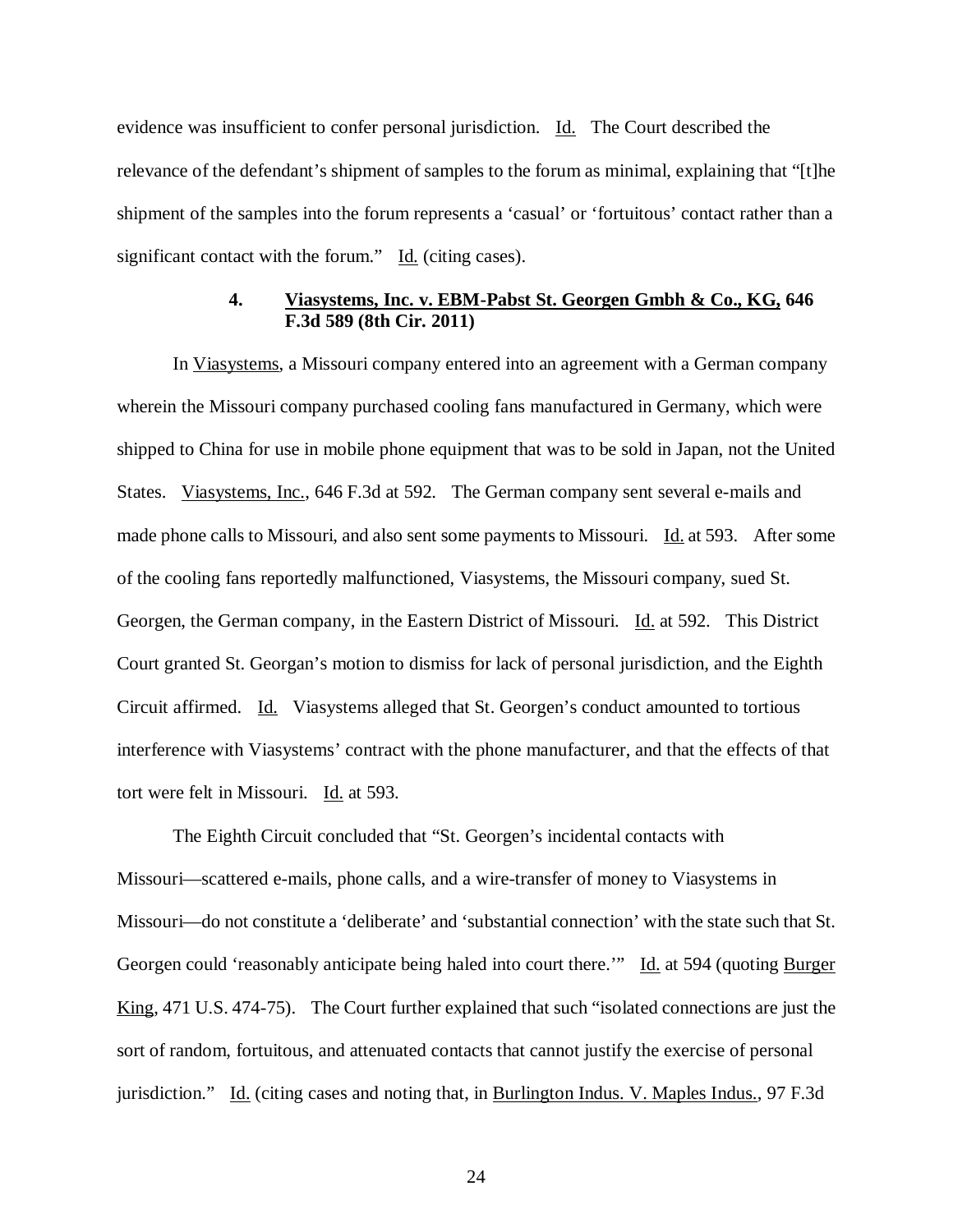1100, 103 (8th Cir. 1996), the Court held that "100 telephone calls by defendant to plaintiff were 'insufficient alone, to confer personal jurisdiction'").

## **5. Dairy Farmers of America, Inc. v. Bassett & Walker Int'l, Inc., 702 F.3d 472 (8th Cir. 2012)**

In Dairy Farmers, the plaintiff had its offices in Missouri and the defendant was "an international commodities broker … [with] its principal place of business in [Canada]." 702 F.3d at 474. The parties in that case began their relationship in 2006. "Between July 2009 and February 2011, [the defendant] purchased more than 3.5 million pounds of dairy products from [the plaintiff] in about 80 transactions totaling \$5 million." Id. Each transaction was separate and conducted by telephone. Id. The defendant "communicated by phone and email with [the plaintiff's] Missouri headquarters regarding delivery and billing." Id. In 2009, the defendant received a \$50,000 line of credit from the plaintiff, and twice sought increases of the line of credit, including up to \$400,000. The defendant sent the requests to the plaintiff in Missouri. Id.

With respect to the lawsuit, in March 2011, the defendant used its line of credit to purchase 220,000 pounds of dry milk. The defendant confirmed the agreement by sending an e-mail to the plaintiff's Missouri headquarters. "The agreement called for shipment of the product from Colorado to Mexico; [the plaintiff] manufactured no products in Missouri. The agreement ... called for [the defendant] to remit payment to Illinois." Id. After the defendant failed to pay, the plaintiff sued in Missouri. The district court dismissed the action for lack of personal jurisdiction, and the Eighth Circuit affirmed. Id.

The Court concluded that the defendant had not transacted business in Missouri for purposes of the long-arm statute, despite the defendant's frequent communications with the plaintiff's offices in Missouri via phone, e-mail, and facsimile. Id. at 476-77. The Court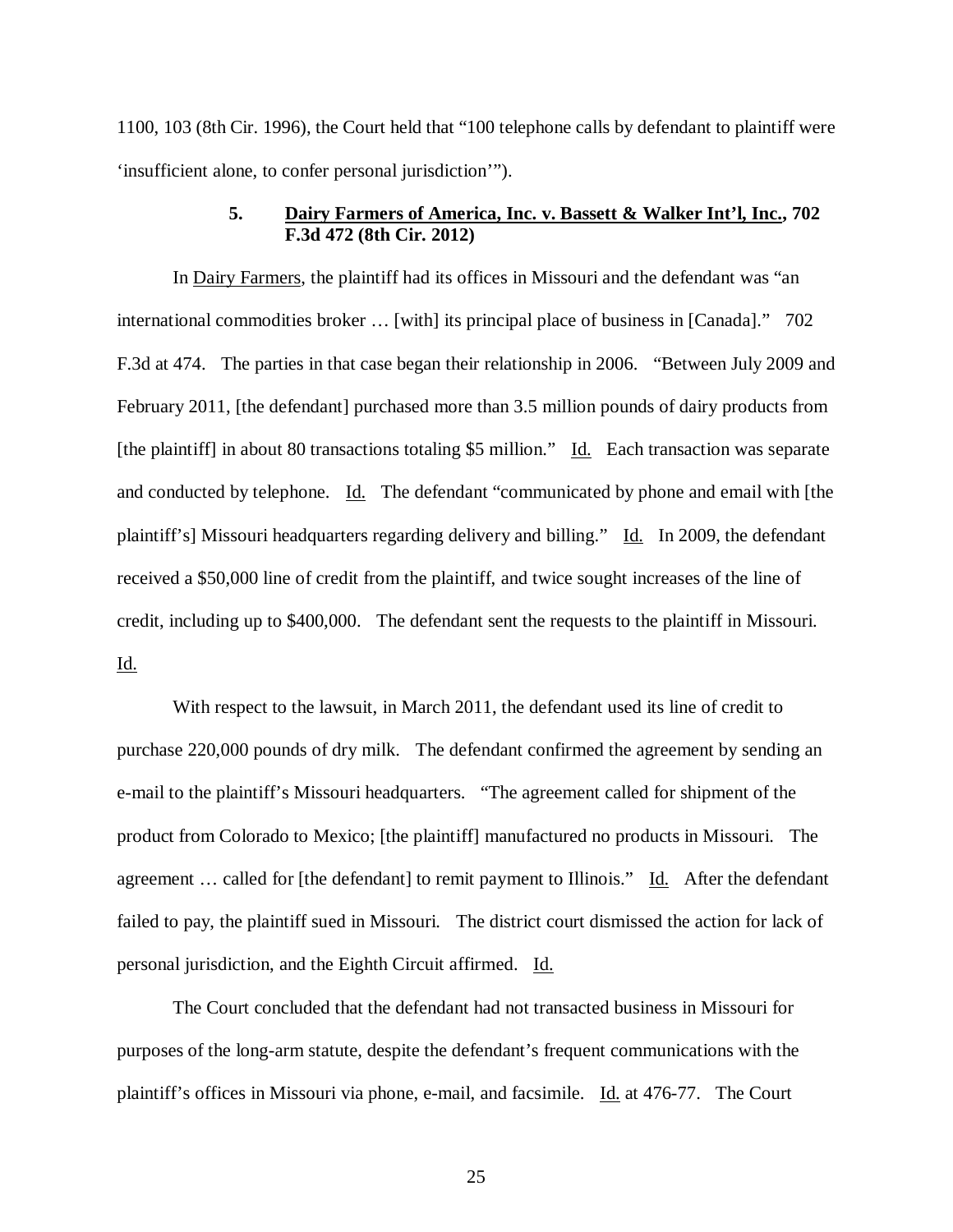further held that, even if the defendant had transacted business in Missouri, "the district court could not constitutionally exercise jurisdiction over [the defendant]." Id. at 477. The Court found that "the nature and quality of [the defendant's] contacts with Missouri do not support jurisdiction under the Due Process Clause." Id. at 478 (citing Aaron Ferer & Sons Co. v. Atlas Scrap Iron & Metal Co., 558 F.2d 450, 455 (8th Cir. 1977)).

# **6. K-V Pharmaceutical Co. v. J. Uriach & CIA, S.A., 648 F.3d 588 (8th Cir. 2011)**

Cepia's arguments in favor of jurisdiction rely heavily on  $\underline{K-V}$  Pharm.<sup>[5](#page-25-0)</sup> That case, however, is factually distinguishable from the present case in several respects. In K-V Pharm., the Eighth Circuit held a non-forum defendant had sufficient minimum contacts with Missouri to support the exercise of personal jurisdiction. K-V Pharm., like the present dispute, involved an agreement between a Missouri plaintiff and a foreign (Spanish) defendant, and the agreement included a Missouri choice-of-law provision. The case is factually distinguishable in several important respects from the present dispute between Cepia and UPVP.

In <u>K-V Pharm.</u>, for example, the parties had a long-term contractual relationship, spanning more than ten years, that included renegotiations. See 648 F.3d at 593. Moreover, unlike the present case, in  $K-V$  Pharm., a representative of the non-forum defendant came to Missouri to meet with the plaintiff. Id. Additionally, the non-forum defendant shipped product (an antifungal agent) to Missouri so that the plaintiff could then make a cream and sell it. Id. at 594.

<span id="page-25-0"></span><sup>&</sup>lt;sup>5</sup> Realizing the parties' interactions were at a distance from Missouri, Cepia also relies on Zippo Mfg. Co. v. Zippo Dot Com, Inc., 952 F.Supp 1119 (W.D. Pa. 1997). Zippo is not particularly apt. Zippo focused on the more specific question of whether and when "a website could provide sufficient contacts for specific personal jurisdiction." Johnson v. Arden, 614 F.3d 785, 796 (8th Cir. 2010). The undersigned believes the traditional standards for assessing jurisdiction are better suited for resolving the present motion.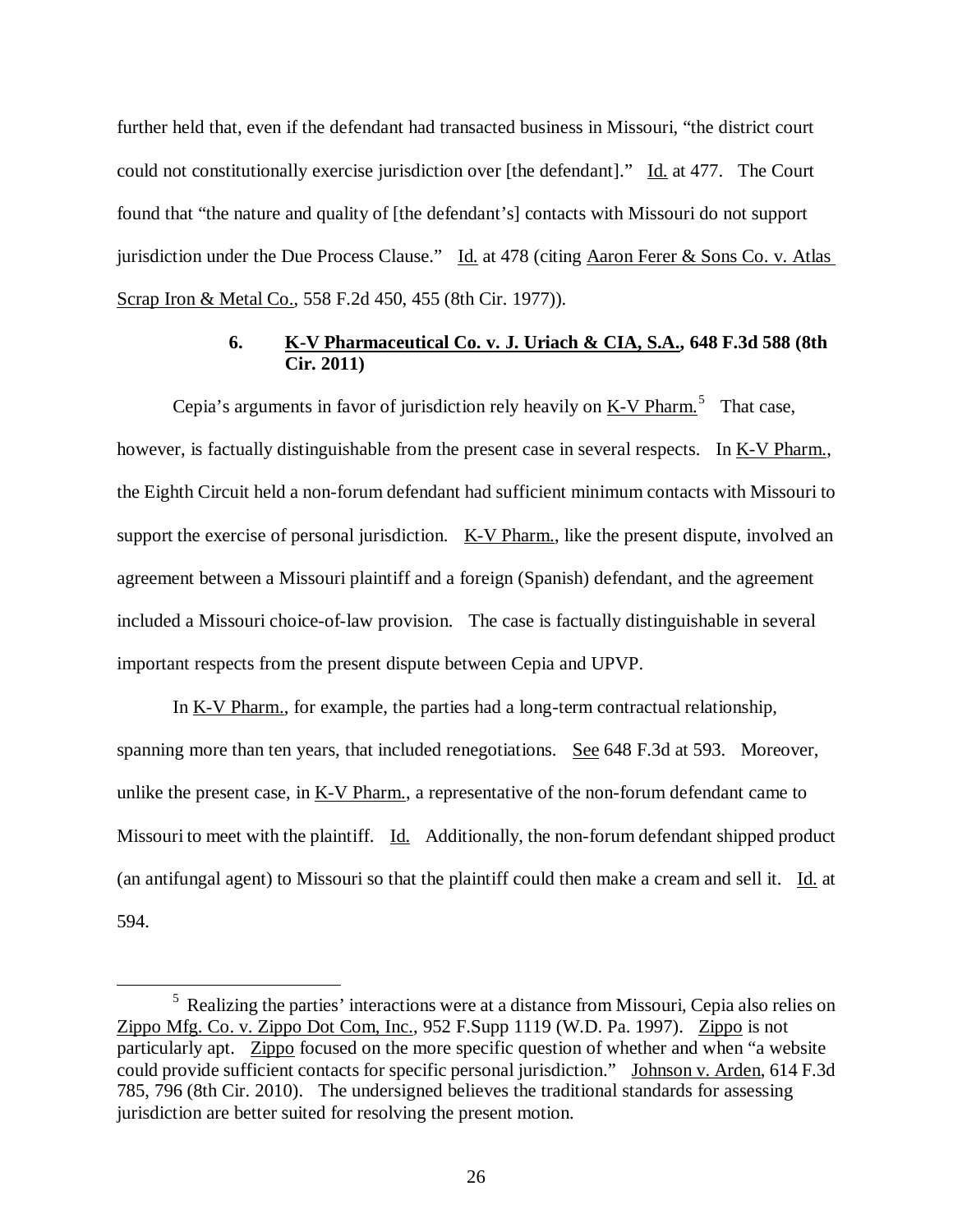In finding personal jurisdiction existed over the foreign defendant, the Eighth Circuit distinguished its prior decisions in Digi-Tel Holdings and Viasystems. The Court noted that, in Digi-Tel Holdings, "the negotiations, meetings, production, and delivery were all centered in Singapore." Id. at 595 (citing Digi-Tel Holdings, 89 F.3d at 523). Further, "no shipment of actual product came into Minnesota. The only domestic element of the agreement related to the interpretation of the contract under Minnesota law."  $\underline{Id.}^6$  $\underline{Id.}^6$  Similarly, in Viasystems, none of the products at issue were shipped to or sold in the United States, and the defendant never met, face-to-face, with the plaintiff in the forum.

In K-V Pharm., on the other hand, there was long-term contract that required a continuing relationship with the forum, the defendant traveled to the forum to meet with the plaintiff, and the contract terms required the defendant to ship product to the forum. See id. at 595-96.

## **B. Application of Primary Factors**

When the facts and circumstances regarding the present lawsuit are compared with the foregoing decisions from the Eighth Circuit, the undersigned is left with a firm conclusion that the exercise of personal jurisdiction over UPVP would not comport with due process. With respect to Cepia's contract-based claims, the nature, quality, and quantity of UPVP's contacts with Missouri are not substantial, and the fact that Cepia may have felt the alleged breach in Missouri is not determinative. See Fastpath, 760 F.3d at 819, 822.

Likewise, "[a] contract between a plaintiff and an out-of-state defendant is not sufficient in and of itself to establish personal jurisdiction over the defendant in the plaintiff's forum state." K-V Pharm., 648 F.3d at 593. The Supreme Court "long ago rejected the notion that personal jurisdiction might turn on 'mechanical' tests … or on 'conceptualistic ... theories of the place of

<span id="page-26-0"></span> $6$  Thus, in Digi-Tel Holdings like the present case, only samples, not actual products for sale, were sent to the forum. See Digi-Tel Holdings, 89 F.3d at 521.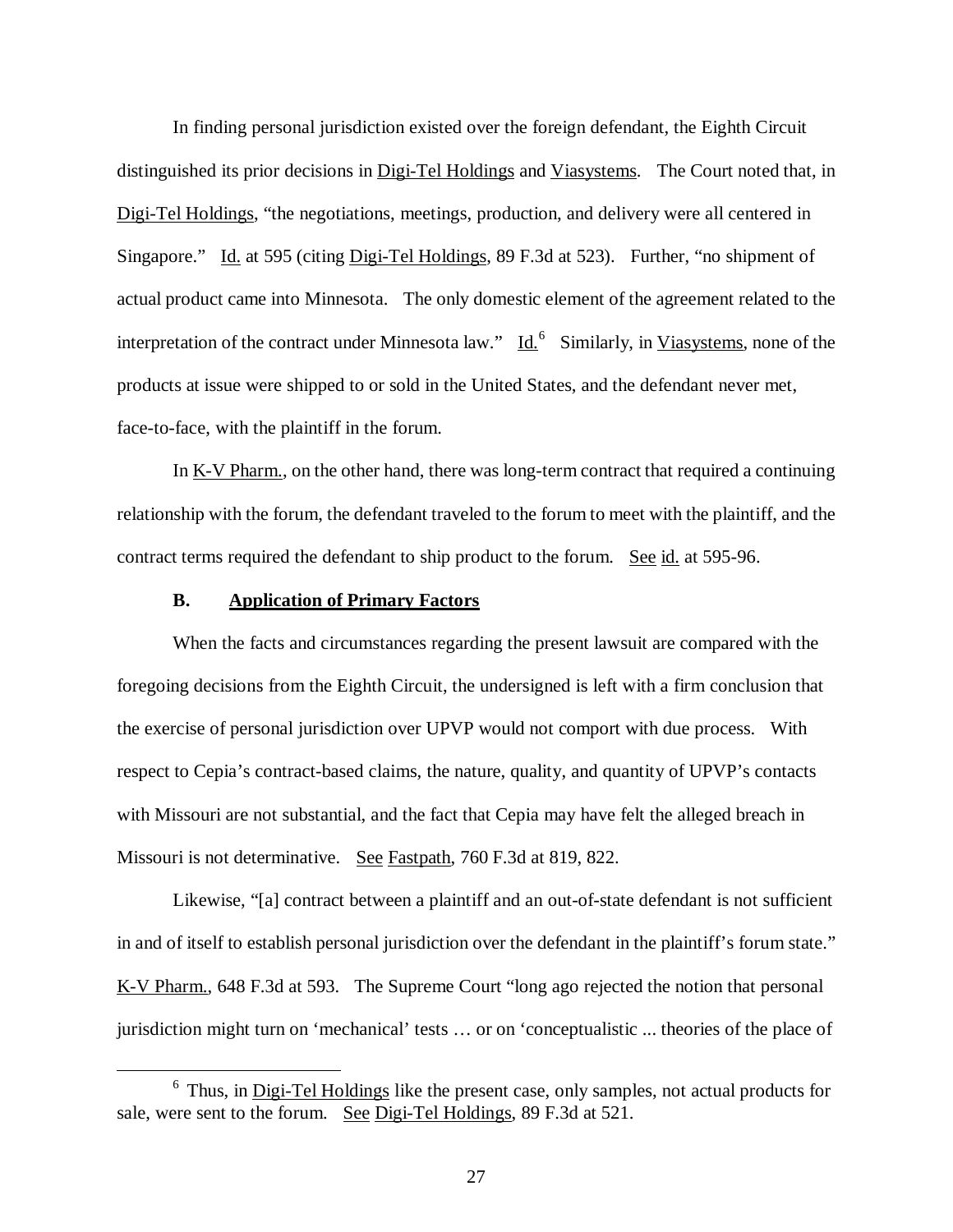contracting or of performance." Burger King, 471 U.S. at 478 (citations omitted). See also K-V Pharm., 647 F.3d at 593. "Instead courts should consider the terms of a contract and its contemplated future consequences in determining whether personal jurisdiction over a non-resident defendant exists." Fastpath, 760 F.3d at 821 (citing K-V Pharm., 648 F.3d at 594). Further, simply knowing that Cepia was a Missouri corporation does not create minimum contacts because "'the plaintiff cannot be the only link between the defendant and the forum.'" Id. at 823 (quoting Walden, 134 S. Ct. at 1125). The "'minimum contacts' analysis looks to the defendant's contacts with the forum State itself, not the defendant's contacts with persons who reside there." Walden, 134 S. Ct. at 1122. Thus, Cepia has failed to meet its burden of proof with regard to the nature and quality of these communications for the Court to exercise personal jurisdiction.

With respect to Cepia's tort/conversion claim, it cannot show that UPVP's extraterritorial tortious acts "were uniquely or expressly aimed at the forum state." Viasystems, 646 F.3d at 594. Therefore, Cepia cannot assert personal jurisdiction on the basis of UPVP's alleged conversion of its movie rights.

# **1. Factors One and Two – Nature, Quality, and Quantity of UPVP's Contacts with Missouri**

Like the defendants in the cases discussed above, UPVP had no employees, agents, offices, or property in Missouri. See Dairy Farmers, 702 F.3d at 474; Digi-Tel Holdings, 89 F.3d at 521; Scullin Steel, 676 F.2d at 312. Moreover, Cepia initiated the relationship and all face-to-face meetings occurred in England; there were no face-to-face meetings in Missouri. Compare Digi-Tel Holdings, 89 F.3d at 521 (all face-to-face meetings were in Singapore); Scullin Steel, 676 F.2d at 312 (all negotiations were in Pennsylvania, not Missouri); with K-V Pharm., 648 F.3d at 593 (defendant proposed a meeting in Missouri and travelled to Missouri to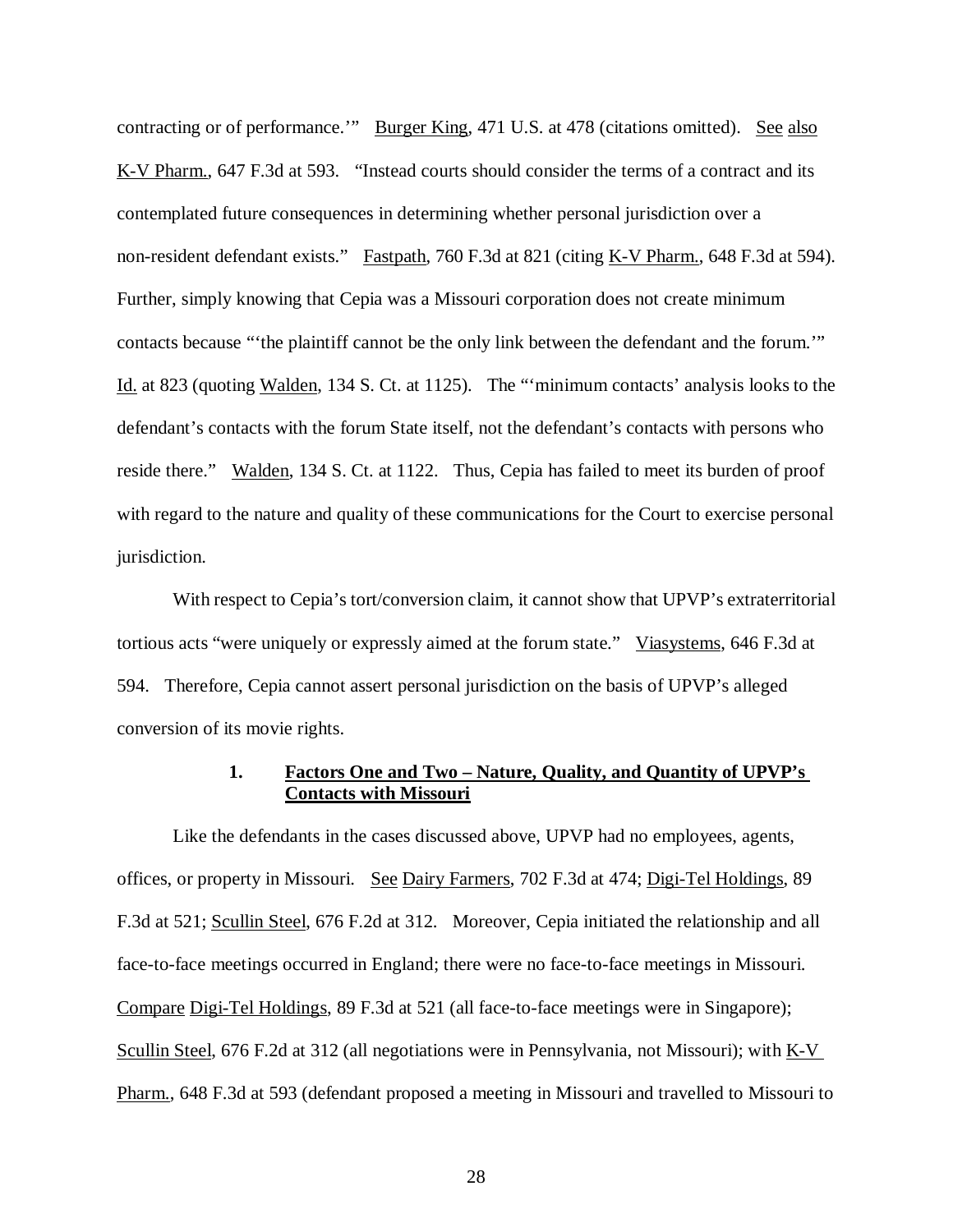re-negotiate the contract). Although the parties included a Missouri choice-of-law provision in the Agreement, the cases demonstrate that such a provision does not confer personal jurisdiction over a non-forum defendant. See Fastpath, 760 F.3d at 821; K-V Pharm., 648 F.3d at 594; Digi-Tel Holdings, 89 F.3d at 523.

It cannot be disputed that the Agreement between Cepia and UPVP focused on activities and efforts which the parties intended to occur outside of the United States. UPVP executed the Agreement in England after Cepia representatives visited UPVP in England. Furthermore, the Agreement did not specifically require performance or contemplate future consequences in Missouri. See Fastpath, 760 F.3d at 822. In contrast, the Agreement did specifically identify territorial distribution obligations for UPVP which were located entirely outside of the United States. See Digi-Tel Holdings, 89 F.3d at 523. Other than the choice-of-law provision, the Agreement does not mention any connection with Missouri. (ECF No. 1-1)

UPVP's other contacts with Cepia in Missouri consisted primarily of periodic e-mails, phone calls, and similar communications. These are the type of attenuated contacts that the Eighth Circuit has routinely found insufficient to satisfy the Due Process minimum contacts standard. See, e.g., Viasystems, 646 F.3d at 594 (explaining that "scattered e-mails, phone calls, and a wire-transfer of money to [the plaintiff] in Missouri … do not constitute a 'deliberate' and 'substantial connection' with the [forum] state").<sup>[7](#page-28-0)</sup> See also Digi-Tel Holdings, 89 F.3d at 523. Although UPVP transferred funds to Cepia, the money transfers reflected payments for money earned by Cepia outside of Missouri from the international distribution of Cepia's two Movies. Further, and as indicated above, the transfer of funds to the plaintiff does not necessarily confer

<span id="page-28-0"></span> $\frac{7}{1}$  In <u>Viasystems</u>, the Court also noted that it had previously held that "100 calls by defendant to plaintiff were 'insufficient alone, to confer personal jurisdiction.'" Id. at 594 (quoting Burlington Indus. V. Maples Indus., 97 F.3d 1100, 1103 (8th Cir. 1996).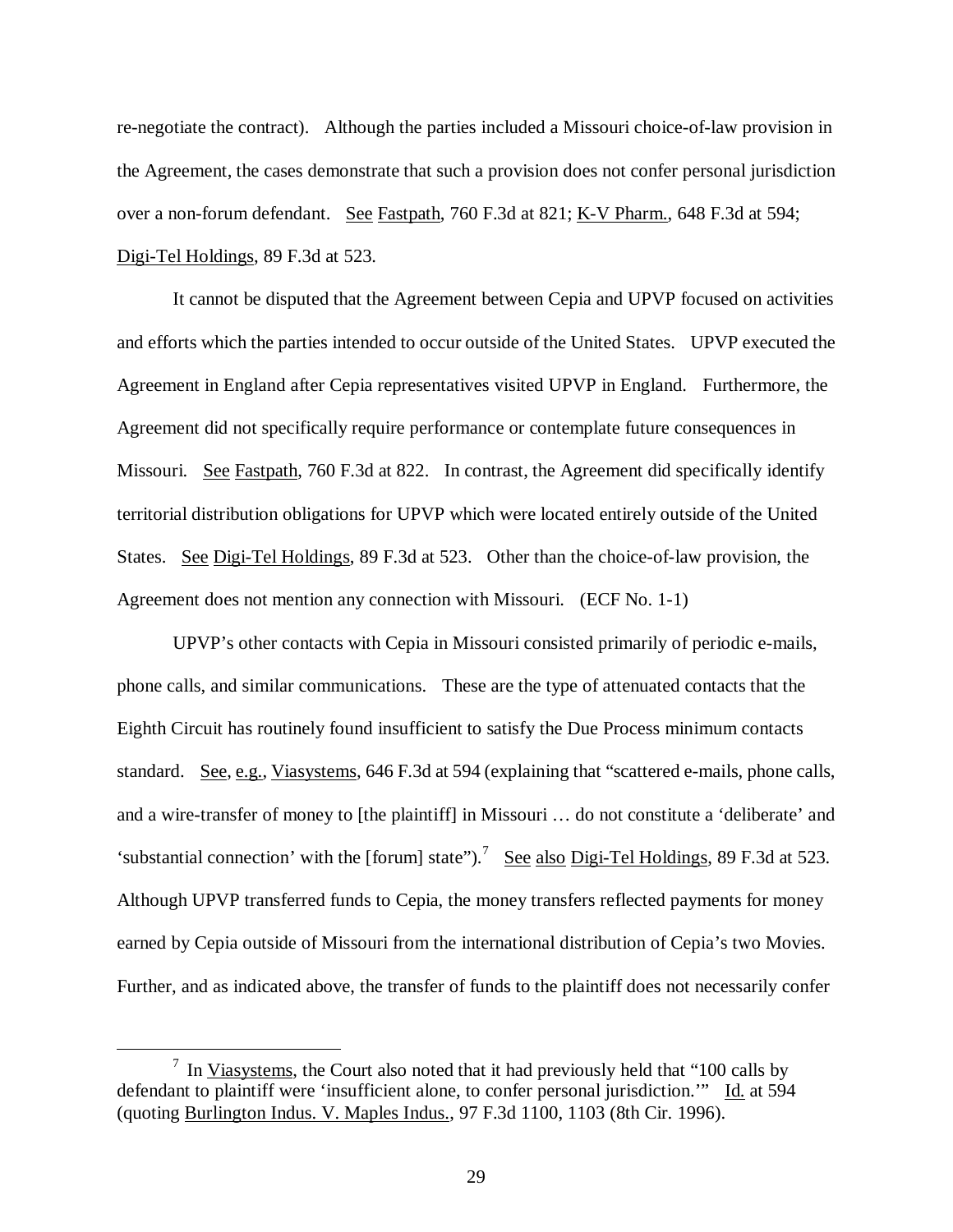personal jurisdiction over a non-resident defendant. See Dairy Farmers, 702 F.3d at 479; Viasystems, 646 F.3d at 595.

Unlike the situation in K-V Pharm., the Agreement between Cepia and UPVP was short-term in duration; it was not re-negotiated and no UPVP personnel traveled to Missouri in connection with negotiating or performing the Agreement. In <u>K-V Pharm.</u>, the parties' relationship spanned more than ten years, and included a face-to-face meeting in Missouri initiated by the defendant. See K-V Pharm., 648 F.3d at 593. Although UPVP sent products to Cepia in Missouri, those were samples for approval, not products for distribution. Thus, the present case is much more like Digi-Tel Holdings, where sample phones were sent to the forum, than K-V Pharm., where the defendant sent an antifungal agent the forum for the plaintiff to use in making and selling a cream. Compare Digi-Tel Holdings, 89 F.3d 523 (explaining that, although the shipment of samples to the forum has relevance, "its effect is minimal"); with K-V Pharm., 648 F.3d at 594 (noting the existence of a delivery term in the contract that requires delivery to the plaintiff in the forum).

Accordingly, viewing the facts in a favor of Cepia, and in consideration of decisions in similar cases, the first two factors weigh in favor of UPVP.

# **2. Factor Three – Relationship Between Cause of Action and Contacts**

The third factor weighs heavily against a finding of personal jurisdiction in this case. The relationship between Cepia's causes of action to UPVP's contacts with Missouri is attenuated at best. In this case, UPVP's suit-related conduct occurred outside of the United States and is disconnected from Missouri. UPVP allegedly distributed one of Cepia's movies – *Amazing Adventures of Zhu* – without Cepia's approval. In particular, Cepia claims that UPVP distributed the movie to two television broadcasters/networks in Brazil and France. There is no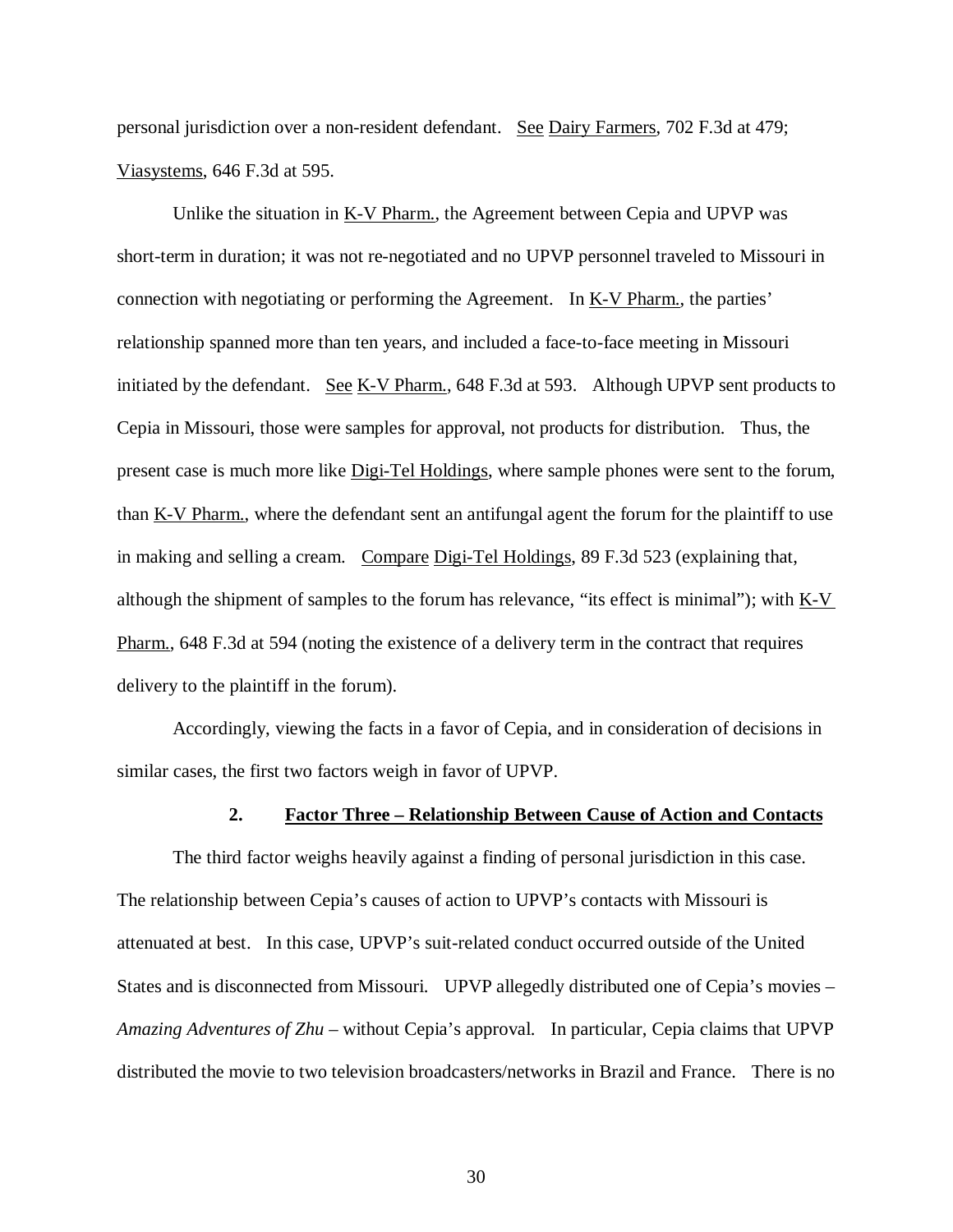allegation that UPVP's distribution of the movie occurred in Missouri or anywhere else in the United States. Cepia alleges, however, that this conduct has devalued the movie and "precluded Cepia from generating revenues from the DVD/Blu-Ray market in both Brazil and France and also in other parts of the world market as well." (ECF No. 1 at ¶ 69) Cepia also alleges that UPVP owes Cepia revenues under the Agreement and that UPVP has refused to pay such revenues.

The fact that Cepia may have felt the harm in Missouri is of little consequence to the Court's due process, minimum contacts analysis. This is true regardless of whether one focuses on Cepia's contract claims or its conversion/tort claim. UPVP's allegedly wrongful conduct—the unauthorized distribution of a movie in Brazil and France—occurred outside of Missouri and indeed outside of the United States. See Fastpath, 760 F.3d at 822 (explaining that simply because an Iowa plaintiff felt the breach "does not mean that an Iowa court has jurisdiction over a non-resident defendant consistent with due process"); Viasystems, 646 F.3d at 594 ("Due process allows a state to assert personal jurisdiction over a defendant based on the in-state effects of defendants' extraterritorial tortious acts only if those acts … were uniquely or expressly aimed at the forum ....") (internal quotations omitted). <sup>[8](#page-30-0)</sup> See also Steinbach, 518 F.3d

<span id="page-30-0"></span><sup>&</sup>lt;sup>8</sup> As the Eighth Circuit recognized in Fastpath, the Supreme Court's decision in Walden v. Fiore, 134 S. Ct. 1125 (2014), is instructive.

In [Walden], plaintiffs brought a tort action against the defendant Drug Enforcement Administration agent in their home state of Nevada after the agent seized their funds in Atlanta. 134 S. Ct. at 1119-20. The Supreme Court held Nevada lacked personal jurisdiction over the agent, despite his knowledge that plaintiffs were Nevada residents, because none of his activities took place in Nevada. Id. at 1124. "[The agent's] actions in Georgia did not create sufficient contacts with Nevada simply because he allegedly directed his conduct at plaintiffs whom he knew had Nevada connections." Id. at 1125.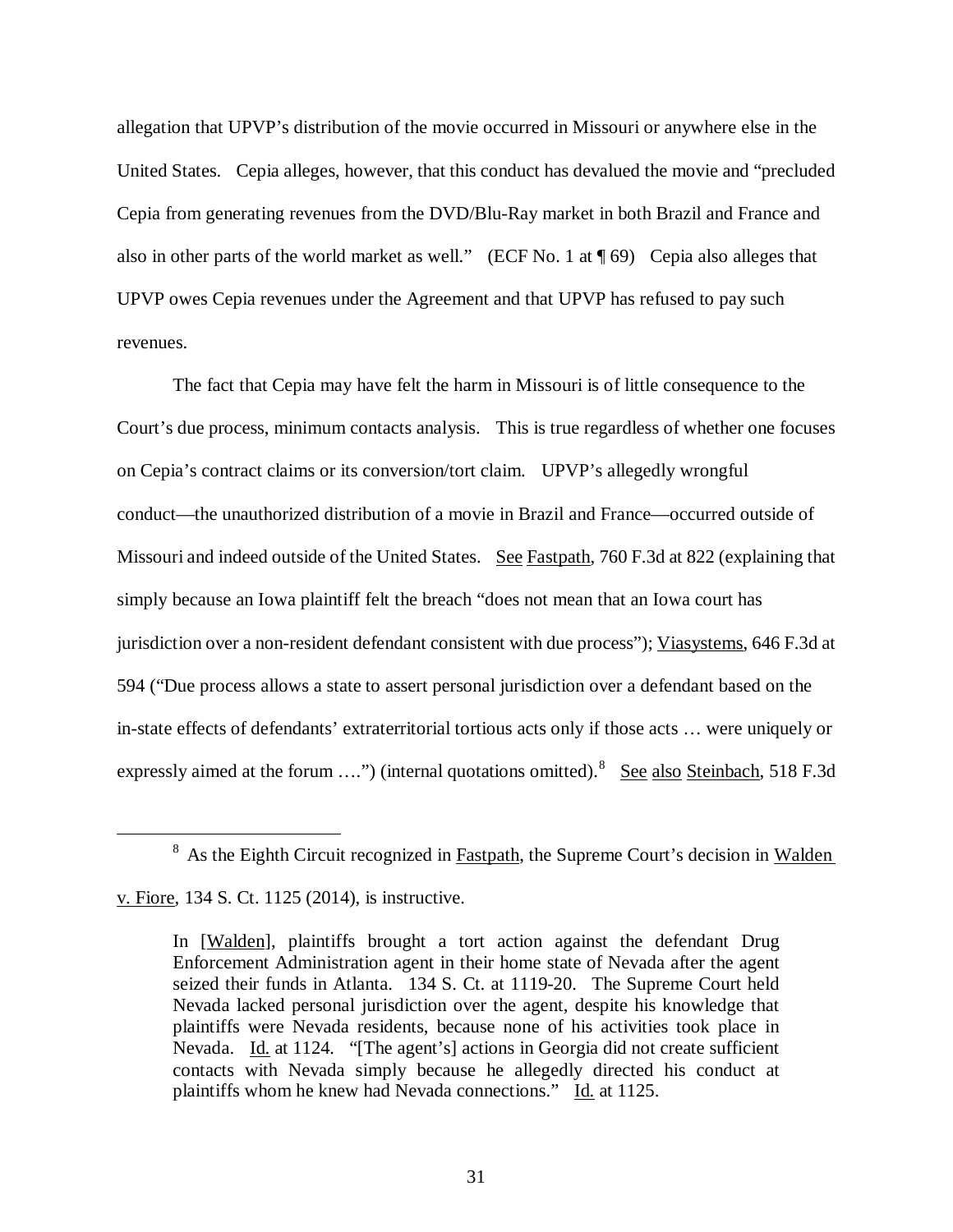at 586. Stated simply, none of UPVP's wrongful conduct was directed at Missouri or even the United States.

Therefore, the third factor weighs against a finding of personal jurisdiction over UPVP in Missouri.

# **C. Application of Secondary Factors**

## **1. Factor Four - Interests of Missouri in Providing Forum for Residents**

The fourth factor–the interest of Missouri in providing a forum for its residents–weighs in favor of Cepia. Missouri, no doubt, has an interest in providing a forum to its residents for resolving contractual disputes, as well as tort claims. This interest alone is insufficient to resolve the jurisdictional question in favor of Cepia. To conclude otherwise would render the three primary factors irrelevant in most, if not all, cases.

### **2. Factor Five – Convenience of the Parties**

The fifth factor–the convenience of the parties–is largely neutral. A trial in Missouri would inconvenience UPVP as much as a trial elsewhere would inconvenience Cepia. To the extent the fifth factor is given any weight in the final analysis, it is weighed in favor of UPVP. While UPVP never traveled to Missouri in connection with the Agreement, Cepia initiated the relationship, and several Cepia employees and agents traveled to England to meet with UPVP personnel. Thus, to the extent this secondary factor influences the minimum contacts analysis, any such influence tilts in favor of UPVP and against a finding of personal jurisdiction in this case.

Fastpath, 760 F.3d at 823 (discussing Walden).

Ĩ.